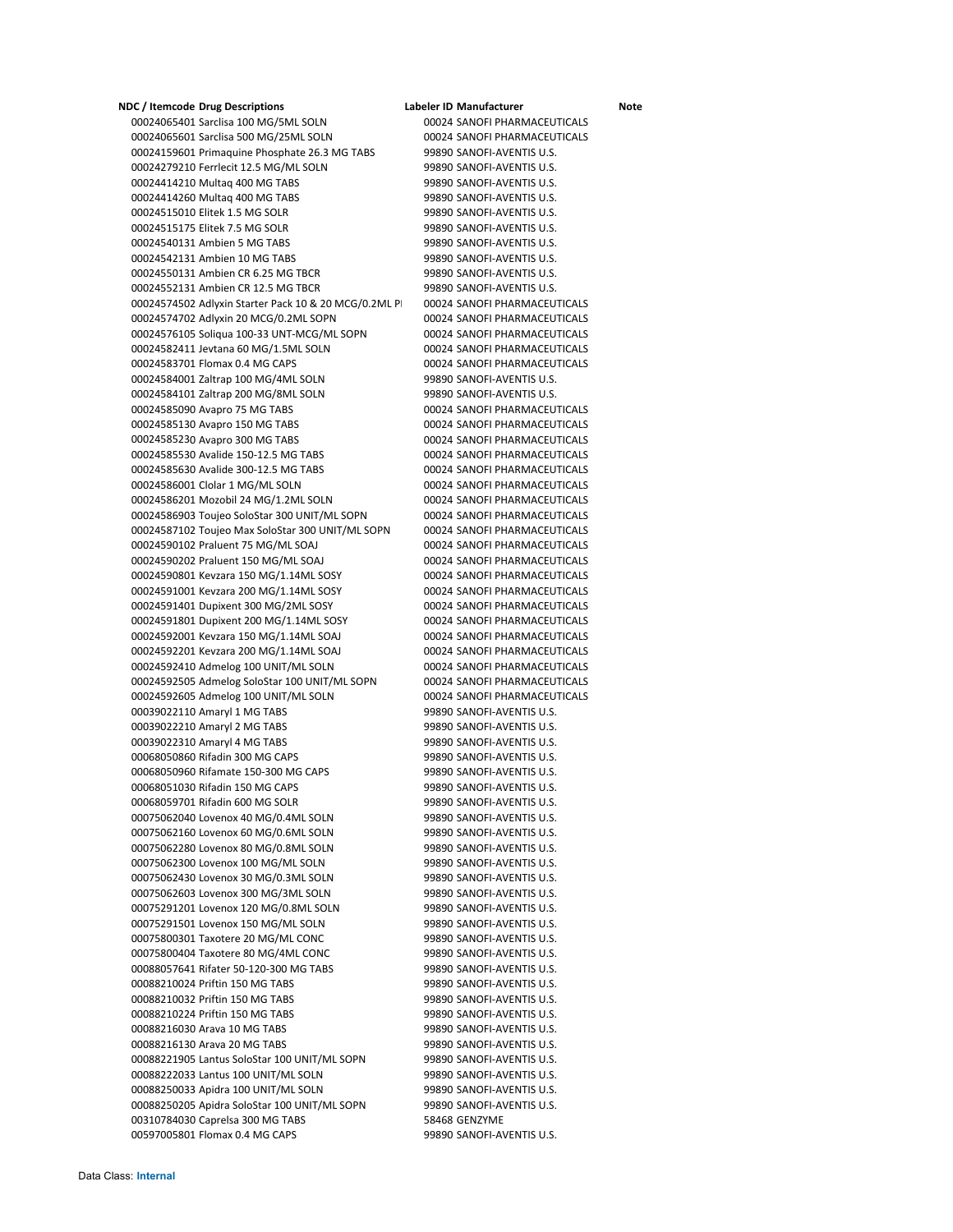Enoxaparin Sodium 30 MG/0.3ML SOLN 00955 WINTHROP, US Enoxaparin Sodium 40 MG/0.4ML SOLN 00955 WINTHROP, US 00955100610 Enoxaparin Sodium 60 MG/0.6ML SOLN 00955 WINTHROP, US Enoxaparin Sodium 80 MG/0.8ML SOLN 00955 WINTHROP, US Enoxaparin Sodium 100 MG/ML SOLN 00955 WINTHROP, US Enoxaparin Sodium 120 MG/0.8ML SOLN 00955 WINTHROP, US Enoxaparin Sodium 150 MG/ML SOLN 00955 WINTHROP, US Enoxaparin Sodium 300 MG/3ML SOLN 00955 WINTHROP, US 00955102001 DOCEtaxel 20 MG/ML CONC 00955 WINTHROP, US DOCEtaxel 80 MG/4ML CONC 00955 WINTHROP, US DOCEtaxel 160 MG/8ML CONC 00955 WINTHROP, US Irbesartan 75 MG TABS 00955 WINTHROP, US Irbesartan 150 MG TABS 00955 WINTHROP, US Irbesartan 300 MG TABS 00955 WINTHROP, US Irbesartan‐hydroCHLOROthiazide 150‐12.5 00955 WINTHROP, US Irbesartan‐hydroCHLOROthiazide 300‐12.5 00955 WINTHROP, US Sevelamer HCl 800 MG TABS 00955 WINTHROP, US Sevelamer Carbonate 800 MG TABS 00955 WINTHROP, US Sevelamer Carbonate 0.8 GM PACK 00955 WINTHROP, US 00955105490 Sevelamer Carbonate 2.4 GM PACK 00955 WINTHROP, US Zolpidem Tartrate ER 6.25 MG TBCR 00955 WINTHROP, US Zolpidem Tartrate ER 12.5 MG TBCR 00955 WINTHROP, US Doxercalciferol 0.5 MCG CAPS 00955 WINTHROP, US Doxercalciferol 1 MCG CAPS 00955 WINTHROP, US 00955172250 Doxercalciferol 2.5 MCG CAPS 00955 WINTHROP, US Oxaliplatin 50 MG/10ML SOLN 00955 WINTHROP, US Oxaliplatin 100 MG/20ML SOLN 00955 WINTHROP, US 00955173530 Leflunomide 10 MG TABS 00955 WINTHROP, US Leflunomide 20 MG TABS 00955 WINTHROP, US 00955174601 Clofarabine 1 MG/ML SOLN 00955 WINTHROP, US 58468002001 Renagel 400 MG TABS 58468 GENZYME 58468002101 Renagel 800 MG TABS 58468 GENZYME 58468003002 Thyrogen 1.1 MG SOLR 58468 GENZYME 58468004001 Fabrazyme 35 MG SOLR 58468 GENZYME 58468004101 Fabrazyme 5 MG SOLR 58468 GENZYME Aldurazyme 2.9 MG/5ML SOLN 58468 GENZYME 58468008001 Thymoglobulin 25 MG SOLR 58468 GENZYME 58468012301 Hectorol 4 MCG/2ML SOLN 58468 GENZYME Hectorol 2 MCG/ML SOLN 58468 GENZYME 58468012701 Hectorol 4 MCG/2ML SOLN 58468 GENZYME Renvela 800 MG TABS 58468 GENZYME 58468013102 Renvela 2.4 GM PACK 58468 GENZYME 58468013202 Renvela 0.8 GM PACK 58468 GENZYME Lumizyme 50 MG SOLR 58468 GENZYME Lumizyme 50 MG SOLR 58468 GENZYME Lemtrada 12 MG/1.2ML SOLN 58468 GENZYME 58468021002 Aubagio 14 MG TABS 58468 GENZYME 58468021004 Aubagio 14 MG TABS 58468 GENZYME 58468021101 Aubagio 7 MG TABS 58468 GENZYME 58468021104 Aubagio 7 MG TABS 58468 GENZYME 58468022001 Cerdelga 84 MG CAPS 58468 GENZYME 58468022501 Cablivi 11 MG KIT 58468 GENZYME Cerezyme 400 UNIT SOLR 58468 GENZYME Caprelsa 100 MG TABS 58468 GENZYME 58468784003 Caprelsa 300 MG TABS 58468 GENZYME Praluent 75 MG/ML SOAJ 72733 SANOFI US Praluent 150 MG/ML SOAJ 72733 SANOFI US Amyvid 500‐1900 MBQ/ML SOLN 00002 LILLY quiNIDine Gluconate 80 MG/ML SOLN 00002 LILLY Trulicity 0.75 MG/0.5ML SOPN 00002 LILLY Trulicity 0.75 MG/0.5ML SOPN 00002 LILLY Trulicity 1.5 MG/0.5ML SOPN 00002 LILLY Trulicity 1.5 MG/0.5ML SOPN 00002 LILLY Emgality 120 MG/ML SOAJ 00002 LILLY Emgality 120 MG/ML SOAJ 00002 LILLY Taltz 80 MG/ML SOAJ 00002 LILLY Taltz 80 MG/ML SOAJ 00002 LILLY Taltz 80 MG/ML SOAJ 00002 LILLY Taltz 80 MG/ML SOAJ 00002 LILLY 00002197590 Axiron 30 MG/ACT SOLN 00002 LILLY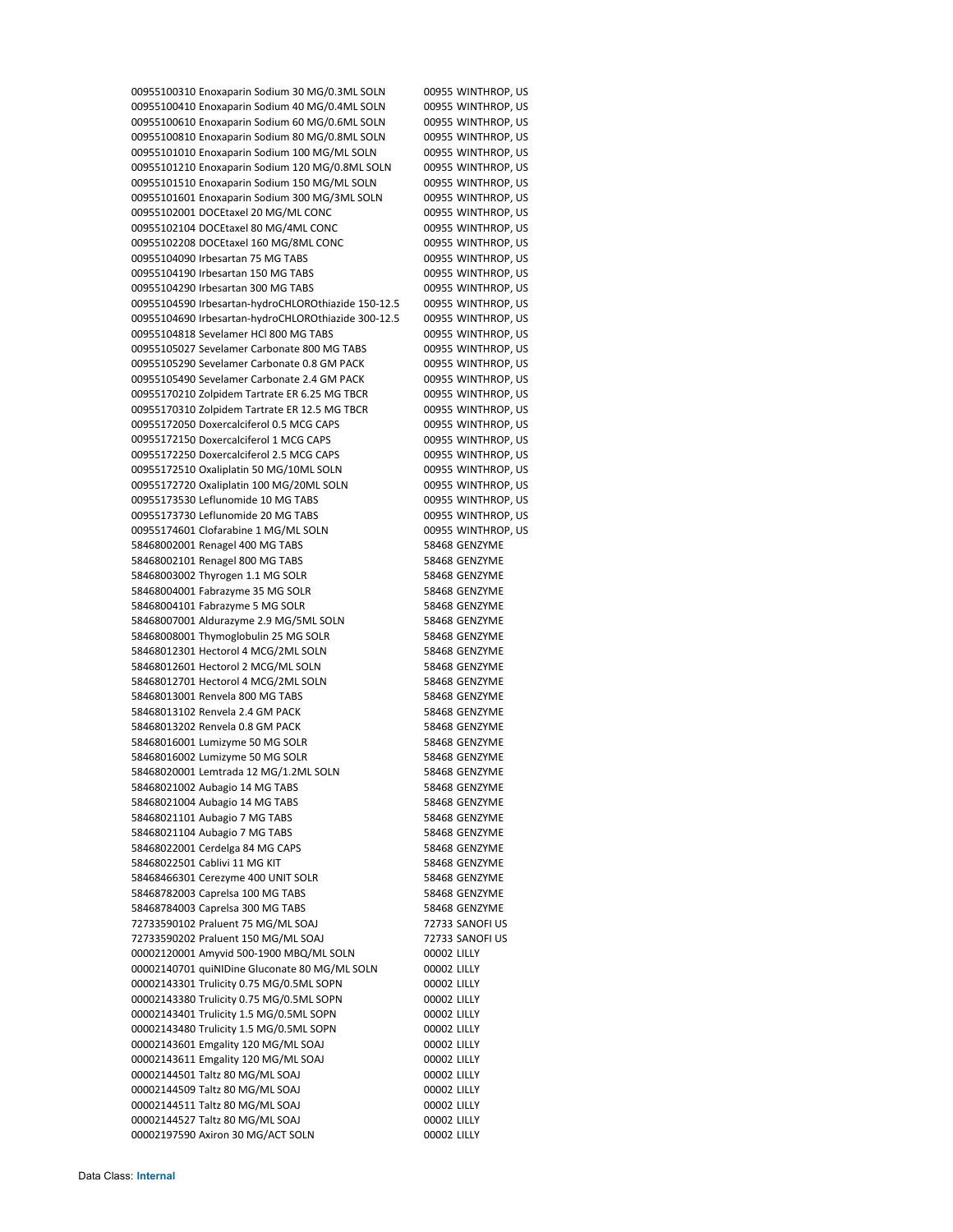Trulicity 3 MG/0.5ML SOPN 00002 LILLY Trulicity 3 MG/0.5ML SOPN 00002 LILLY Emgality 120 MG/ML SOSY 00002 LILLY Emgality 120 MG/ML SOSY 00002 LILLY 00002298026 Retevmo 80 MG CAPS 00002 LILLY 00002298060 Retevmo 80 MG CAPS 00002 LILLY 00002300475 PROzac Weekly 90 MG CPDR 00002 LILLY Emgality (300 MG Dose) 100 MG/ML SOSY 00002 LILLY Emgality (300 MG Dose) 100 MG/ML SOSY 00002 LILLY Trulicity 4.5 MG/0.5ML SOPN 00002 LILLY Trulicity 4.5 MG/0.5ML SOPN 00002 LILLY 00002322730 Strattera 10 MG CAPS 00002 LILLY Strattera 25 MG CAPS 00002 LILLY 00002322930 Strattera 40 MG CAPS 00002 LILLY 00002323030 Symbyax 3-25 MG CAPS 00002 LILLY 00002323130 Symbyax 6-25 MG CAPS 00002 LILLY 00002323230 Symbyax 12-25 MG CAPS 00002 LILLY 00002323330 Symbyax 6-50 MG CAPS 00002 LILLY 00002323430 Symbyax 12-50 MG CAPS 00002 LILLY 00002323560 Cymbalta 20 MG CPEP 00002 LILLY 00002323830 Strattera 18 MG CAPS 00002 LILLY 00002323930 Strattera 60 MG CAPS 00002 LILLY Cymbalta 30 MG CPEP 00002 LILLY 00002324090 Cymbalta 30 MG CPEP 00002 LILLY 00002325030 Strattera 80 MG CAPS 00002 LILLY 00002325130 Strattera 100 MG CAPS 00002 LILLY 00002327004 Cymbalta 60 MG CPEP 00002 LILLY 00002327030 Cymbalta 60 MG CPEP 00002 LILLY 00002397760 Retevmo 40 MG CAPS 00002 LILLY ZyPREXA 2.5 MG TABS 00002 LILLY ZyPREXA 5 MG TABS 00002 LILLY ZyPREXA 7.5 MG TABS 00002 LILLY 00002411730 ZyPREXA 10 MG TABS 00002 LILLY 00002416502 Evista 60 MG TABS 00002 LILLY Evista 60 MG TABS 00002 LILLY Evista 60 MG TABS 00002 LILLY Olumiant 2 MG TABS 00002 LILLY Evista 60 MG TABS 00002 LILLY 00002418407 Evista 60 MG TABS 00002 LILLY 00002418430 Evista 60 MG TABS 00002 LILLY Reyvow 50 MG TABS 00002 LILLY 00002441530 ZyPREXA 15 MG TABS 00002 LILLY ZyPREXA 20 MG TABS 00002 LILLY ZyPREXA Zydis 5 MG TBDP 00002 LILLY ZyPREXA Zydis 5 MG TBDP 00002 LILLY ZyPREXA Zydis 10 MG TBDP 00002 LILLY ZyPREXA Zydis 10 MG TBDP 00002 LILLY ZyPREXA Zydis 15 MG TBDP 00002 LILLY ZyPREXA Zydis 15 MG TBDP 00002 LILLY ZyPREXA Zydis 20 MG TBDP 00002 LILLY ZyPREXA Zydis 20 MG TBDP 00002 LILLY Cialis 5 MG TABS 00002 LILLY Cialis 5 MG TABS 00002 LILLY Cialis 5 MG TABS 00002 LILLY Cialis 10 MG TABS 00002 LILLY Cialis 20 MG TABS 00002 LILLY Cialis 2.5 MG TABS 00002 LILLY Cialis 2.5 MG TABS 00002 LILLY Verzenio 50 MG TABS 00002 LILLY 00002449108 Reyvow 100 MG TABS 00002 LILLY Olumiant 1 MG TABS 00002 LILLY Verzenio 100 MG TABS 00002 LILLY Effient 5 MG TABS 00002 LILLY Effient 5 MG TABS 00002 LILLY Effient 5 MG TABS 00002 LILLY Effient 10 MG TABS 00002 LILLY 00002512330 Effient 10 MG TABS 00002 LILLY Effient 10 MG TABS 00002 LILLY Verzenio 150 MG TABS 00002 LILLY Baqsimi One Pack 3 MG/DOSE POWD 00002 LILLY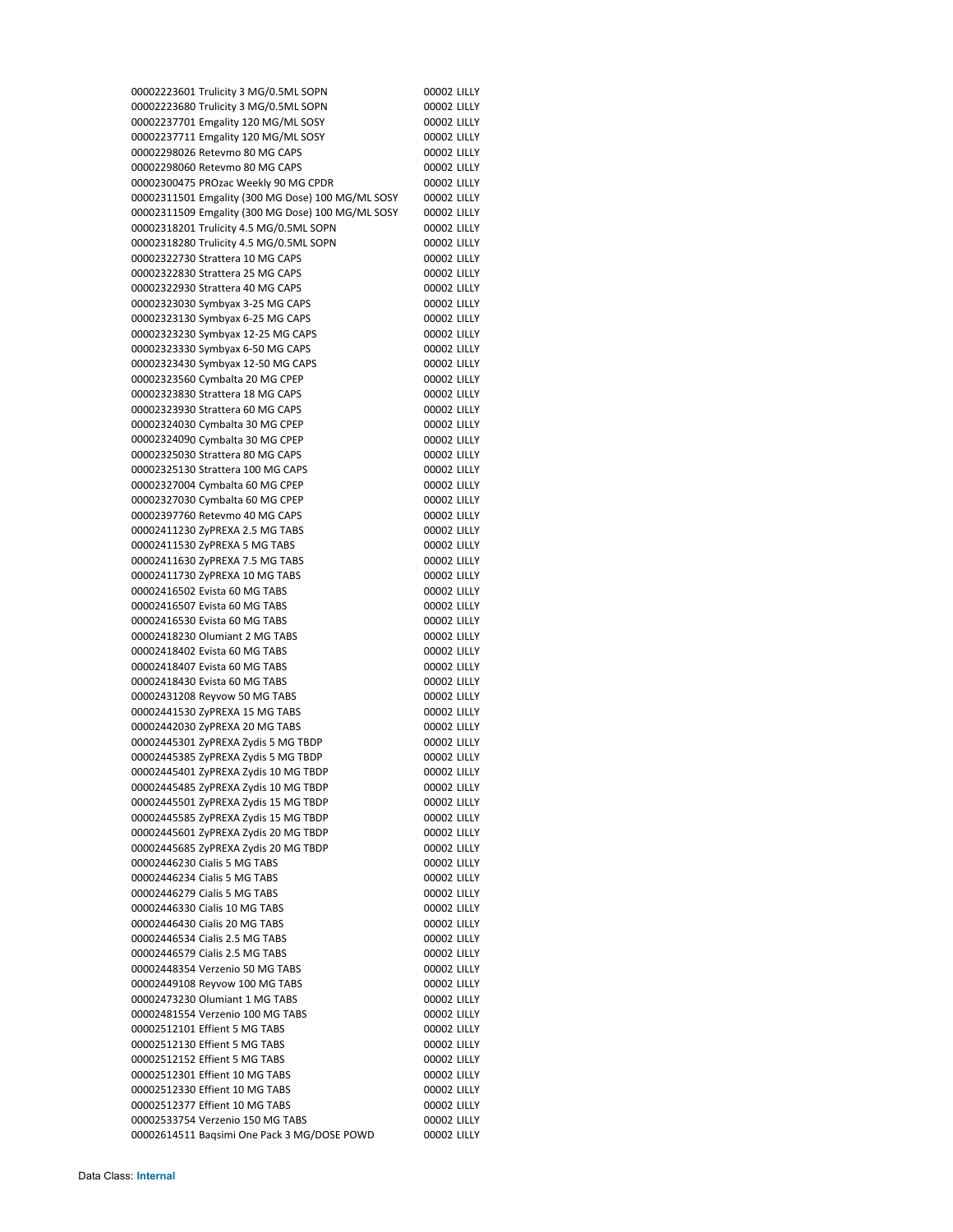Baqsimi Two Pack 3 MG/DOSE POWD 00002 LILLY Verzenio 200 MG TABS 00002 LILLY 00002714001 ReoPro 2 MG/ML SOLN 00002 LILLY Lartruvo 190 MG/19ML SOLN 00002 LILLY 00002733511 Humatrope 5 MG SOLR 00002 LILLY 00002734901 Humatrope 5 MG SOLR 00002 LILLY 00002750101 Gemzar 200 MG SOLR 00002 LILLY 00002750201 Gemzar 1 GM SOLR 00002 LILLY HumaLOG 100 UNIT/ML SOLN 00002 LILLY HumaLOG 100 UNIT/ML SOLN 00002 LILLY HumaLOG Mix 75/25 (75‐25) 100 UNIT/ML 00002 LILLY HumaLOG Mix 50/50 (50‐50) 100 UNIT/ML 00002 LILLY HumaLOG 100 UNIT/ML SOCT 00002 LILLY HumaLOG 100 UNIT/ML SOCT 00002 LILLY ZyPREXA 10 MG SOLR 00002 LILLY 00002762301 Alimta 500 MG SOLR 00002 LILLY ZyPREXA Relprevv 210 MG SUSR 00002 LILLY ZyPREXA Relprevv 300 MG SUSR 00002 LILLY ZyPREXA Relprevv 405 MG SUSR 00002 LILLY 00002764001 Alimta 100 MG SOLR 00002 LILLY ZyPREXA Relprevv 210 MG SUSR 00002 LILLY ZyPREXA Relprevv 300 MG SUSR 00002 LILLY ZyPREXA Relprevv 405 MG SUSR 00002 LILLY Cyramza 100 MG/10ML SOLN 00002 LILLY Cyramza 500 MG/50ML SOLN 00002 LILLY HumaLOG KwikPen 200 UNIT/ML SOPN 00002 LILLY HumaLOG KwikPen 200 UNIT/ML SOPN 00002 LILLY HumaLOG Junior KwikPen 100 UNIT/ML SO 00002 LILLY HumaLOG Junior KwikPen 100 UNIT/ML SO 00002 LILLY Basaglar KwikPen 100 UNIT/ML SOPN 00002 LILLY Basaglar KwikPen 100 UNIT/ML SOPN 00002 LILLY Portrazza 800 MG/50ML SOLN 00002 LILLY Taltz 80 MG/ML SOSY 00002 LILLY Taltz 80 MG/ML SOSY 00002 LILLY Taltz 80 MG/ML SOSY 00002 LILLY Taltz 80 MG/ML SOSY 00002 LILLY Lyumjev 100 UNIT/ML SOLN 00002 LILLY Insulin Lispro 100 UNIT/ML SOLN 00002 LILLY Insulin Lispro Junior KwikPen 100 UNIT/ML 00002 LILLY Insulin Lispro Junior KwikPen 100 UNIT/ML 00002 LILLY Glucagon Emergency 1 MG KIT 00002 LILLY 00002814701 Humatrope 6 MG SOLR 00002 LILLY 00002814801 Humatrope 12 MG SOLR 00002 LILLY 00002814901 Humatrope 24 MG SOLR 00002 LILLY Lyumjev KwikPen 100 UNIT/ML SOPN 00002 LILLY Lyumjev KwikPen 100 UNIT/ML SOPN 00002 LILLY HumuLIN R 100 UNIT/ML SOLN 00002 LILLY 00002821517 HumuLIN R 100 UNIT/ML SOLN 00002 LILLY Insulin Lispro (1 Unit Dial) 100 UNIT/ML SO 00002 LILLY Insulin Lispro (1 Unit Dial) 100 UNIT/ML SO 00002 LILLY Lyumjev KwikPen 200 UNIT/ML SOPN 00002 LILLY Lyumjev KwikPen 200 UNIT/ML SOPN 00002 LILLY Insulin Lispro Prot & Lispro (75‐25) 100 UNI 00002 LILLY Insulin Lispro Prot & Lispro (75‐25) 100 UNI 00002 LILLY HumuLIN N 100 UNIT/ML SUSP 00002 LILLY HumuLIN N 100 UNIT/ML SUSP 00002 LILLY 00002840001 Forteo 600 MCG/2.4ML SOPN 00002 LILLY 00002850101 HumuLIN R U-500 (CONCENTRATED) 500 U 00002 LILLY HumuLIN 70/30 (70‐30) 100 UNIT/ML SUSP 00002 LILLY HumuLIN 70/30 (70‐30) 100 UNIT/ML SUSP 00002 LILLY 00002879701 HumaLOG Mix 75/25 KwikPen (75-25) 100 | 00002 LILLY 00002879759 HumaLOG Mix 75/25 KwikPen (75-25) 100 | 00002 LILLY 00002879801 HumaLOG Mix 50/50 KwikPen (50-50) 100 | 00002 LILLY 00002879859 HumaLOG Mix 50/50 KwikPen (50-50) 100 | 00002 LILLY HumaLOG KwikPen 100 UNIT/ML SOPN 00002 LILLY HumaLOG KwikPen 100 UNIT/ML SOPN 00002 LILLY HumuLIN 70/30 KwikPen (70‐30) 100 UNIT/ 00002 LILLY HumuLIN 70/30 KwikPen (70‐30) 100 UNIT/ 00002 LILLY HumuLIN N KwikPen 100 UNIT/ML SUPN 00002 LILLY HumuLIN N KwikPen 100 UNIT/ML SUPN 00002 LILLY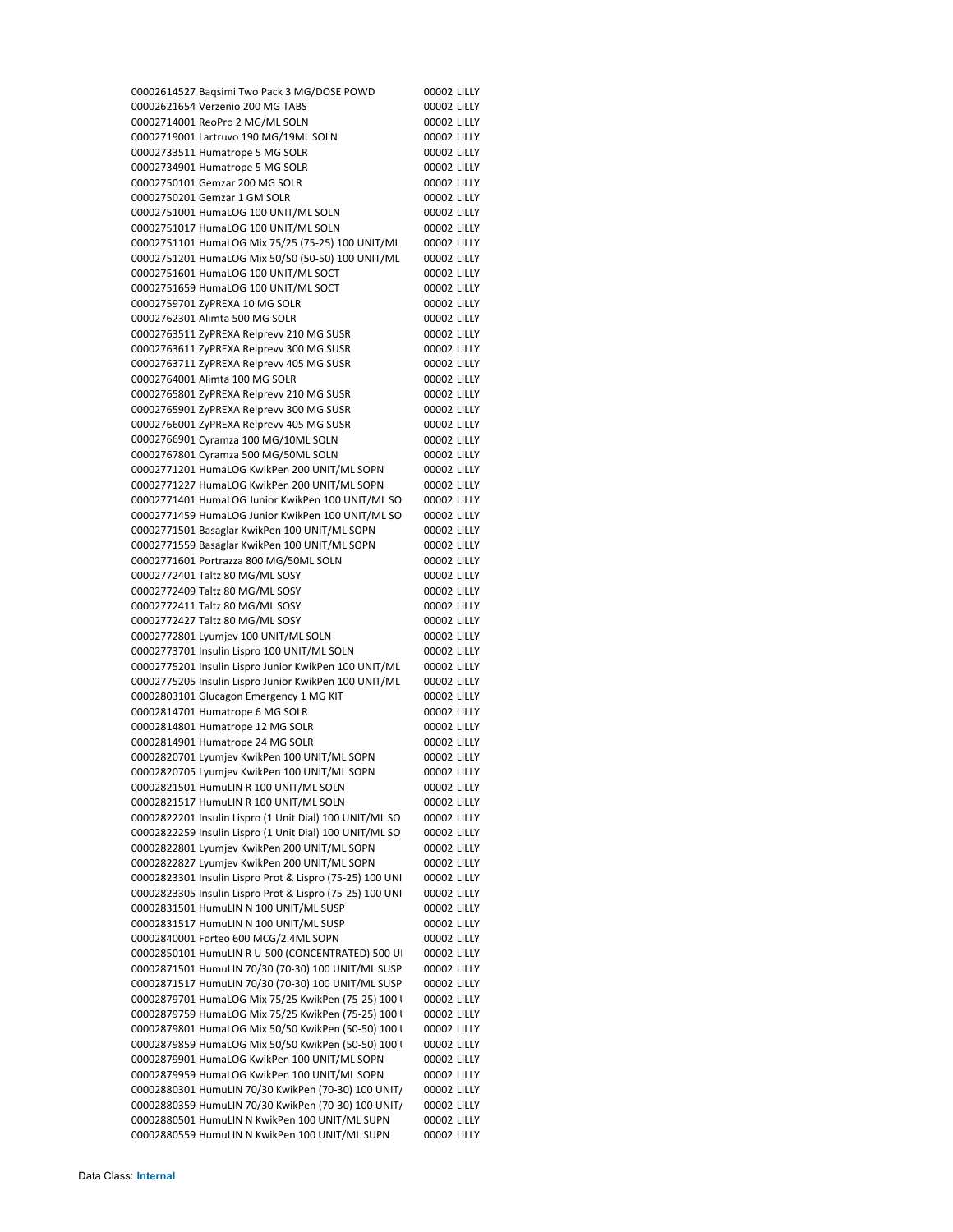00002882401 HumuLIN R U-500 KwikPen 500 UNIT/ML S( 00002 LILLY 00002882427 HumuLIN R U-500 KwikPen 500 UNIT/ML S( 00002 LILLY 00002892601 Lartruvo 500 MG/50ML SOLN 00002 LILLY 00002956001 HumatroPen for 6mg DEVI 00002 LILLY 00002956101 HumatroPen for 12mg DEVI 00002 LILLY 00002956201 HumatroPen for 24mg DEVI 00002 LILLY 00002967301 HumaPen LUXURA HD DEVI 00002 LILLY 66302046760 Adcirca 20 MG TABS 00002 LILLY 66733077301 Insulin Lispro 100 UNIT/ML SOLN 00002 LILLY 66733082201 Insulin Lispro (1 Unit Dial) 100 UNIT/ML SO 00002 LILLY 66733082259 Insulin Lispro (1 Unit Dial) 100 UNIT/ML SO 00002 LILLY 66733094823 Erbitux 100 MG/50ML SOLN 00002 LILLY 66733095823 Erbitux 200 MG/100ML SOLN 00002 LILLY 00186037020 Symbicort 160‐4.5 MCG/ACT AERO 00186 ASTRAZENECA LP 00186037028 Symbicort 160‐4.5 MCG/ACT AERO 00186 ASTRAZENECA LP 00186037220 Symbicort 80‐4.5 MCG/ACT AERO 00186 ASTRAZENECA LP 00186037228 Symbicort 80‐4.5 MCG/ACT AERO 00186 ASTRAZENECA LP 00186077660 Brilinta 60 MG TABS 00186 ASTRAZENECA LP 00186077739 Brilinta 90 MG TABS 00186 ASTRAZENECA LP 00186077760 Brilinta 90 MG TABS 00186 ASTRAZENECA LP 00186091612 Pulmicort Flexhaler 180 MCG/ACT AEPB 00186 ASTRAZENECA LP 00186091706 Pulmicort Flexhaler 90 MCG/ACT AEPB 00186 ASTRAZENECA LP 00186198804 Pulmicort 0.25 MG/2ML SUSP 00186 ASTRAZENECA LP 00186198904 Pulmicort 0.5 MG/2ML SUSP 00186 ASTRAZENECA LP 00186199004 Pulmicort 1 MG/2ML SUSP 00186 ASTRAZENECA LP 00186401001 NexIUM 10 MG PACK 00186 ASTRAZENECA LP 00186402001 NexIUM 20 MG PACK 00186 ASTRAZENECA LP 00186402501 NexIUM 2.5 MG PACK 00186 ASTRAZENECA LP 00186404001 NexIUM 40 MG PACK 00186 ASTRAZENECA LP 00186405001 NexIUM 5 MG PACK 00186 ASTRAZENECA LP 00186502031 NexIUM 20 MG CPDR 00186 ASTRAZENECA LP 00186502054 NexIUM 20 MG CPDR 00186 ASTRAZENECA LP 00186504031 NexIUM 40 MG CPDR 00186 ASTRAZENECA LP 00186504054 NexIUM 40 MG CPDR 00186 ASTRAZENECA LP 00186604001 NexIUM I.V. 40 MG SOLR 00186 ASTRAZENECA LP 00310008828 Daliresp 250 MCG TABS 00310 ASTRAZENECA 00310008839 Daliresp 250 MCG TABS 00310 ASTRAZENECA 00310009530 Daliresp 500 MCG TABS 00310 ASTRAZENECA 00310009590 Daliresp 500 MCG TABS 00310 ASTRAZENECA 00310027110 SEROquel 100 MG TABS 00310 ASTRAZENECA 00310027210 SEROquel 200 MG TABS 00310 ASTRAZENECA 00310027460 SEROquel 300 MG TABS 00310 ASTRAZENECA 00310027510 SEROquel 25 MG TABS 00310 ASTRAZENECA 00310027810 SEROquel 50 MG TABS 00310 ASTRAZENECA 00310027910 SEROquel 400 MG TABS 00310 ASTRAZENECA 00310028060 SEROquel XR 50 MG TB24 00310 ASTRAZENECA 00310028160 SEROquel XR 150 MG TB24 00310 ASTRAZENECA 00310028260 SEROquel XR 200 MG TB24 00310 ASTRAZENECA 00310028360 SEROquel XR 300 MG TB24 00310 ASTRAZENECA 00310028460 SEROquel XR 400 MG TB24 00310 ASTRAZENECA 00310075190 Crestor 10 MG TABS 00310 ASTRAZENECA 00310075290 Crestor 20 MG TABS 00310 ASTRAZENECA 00310075430 Crestor 40 MG TABS 00310 ASTRAZENECA 00310075590 Crestor 5 MG TABS 00310 ASTRAZENECA 00310110530 Lokelma 5 GM PACK 00310 ASTRAZENECA 00310110539 Lokelma 5 GM PACK 00310 ASTRAZENECA 00310111030 Lokelma 10 GM PACK 00310 ASTRAZENECA 00310111039 Lokelma 10 GM PACK 00310 ASTRAZENECA 00310460012 Bevespi Aerosphere 9‐4.8 MCG/ACT AERO 00310 ASTRAZENECA 00310460039 Bevespi Aerosphere 9‐4.8 MCG/ACT AERO 00310 ASTRAZENECA 00310610030 Onglyza 2.5 MG TABS 00310 ASTRAZENECA 00310610090 Onglyza 2.5 MG TABS 00310 ASTRAZENECA 00310610530 Onglyza 5 MG TABS 00310 ASTRAZENECA 00310610590 Onglyza 5 MG TABS 00310 ASTRAZENECA 00310612560 Kombiglyze XR 2.5‐1000 MG TB24 00310 ASTRAZENECA 00310613530 Kombiglyze XR 5‐500 MG TB24 00310 ASTRAZENECA 00310614530 Kombiglyze XR 5-1000 MG TB24 00310 ASTRAZENECA 00310620530 Farxiga 5 MG TABS 00310 ASTRAZENECA 00310621030 Farxiga 10 MG TABS 00310 ASTRAZENECA 00310622560 Xigduo XR 2.5-1000 MG TB24 00310 ASTRAZENECA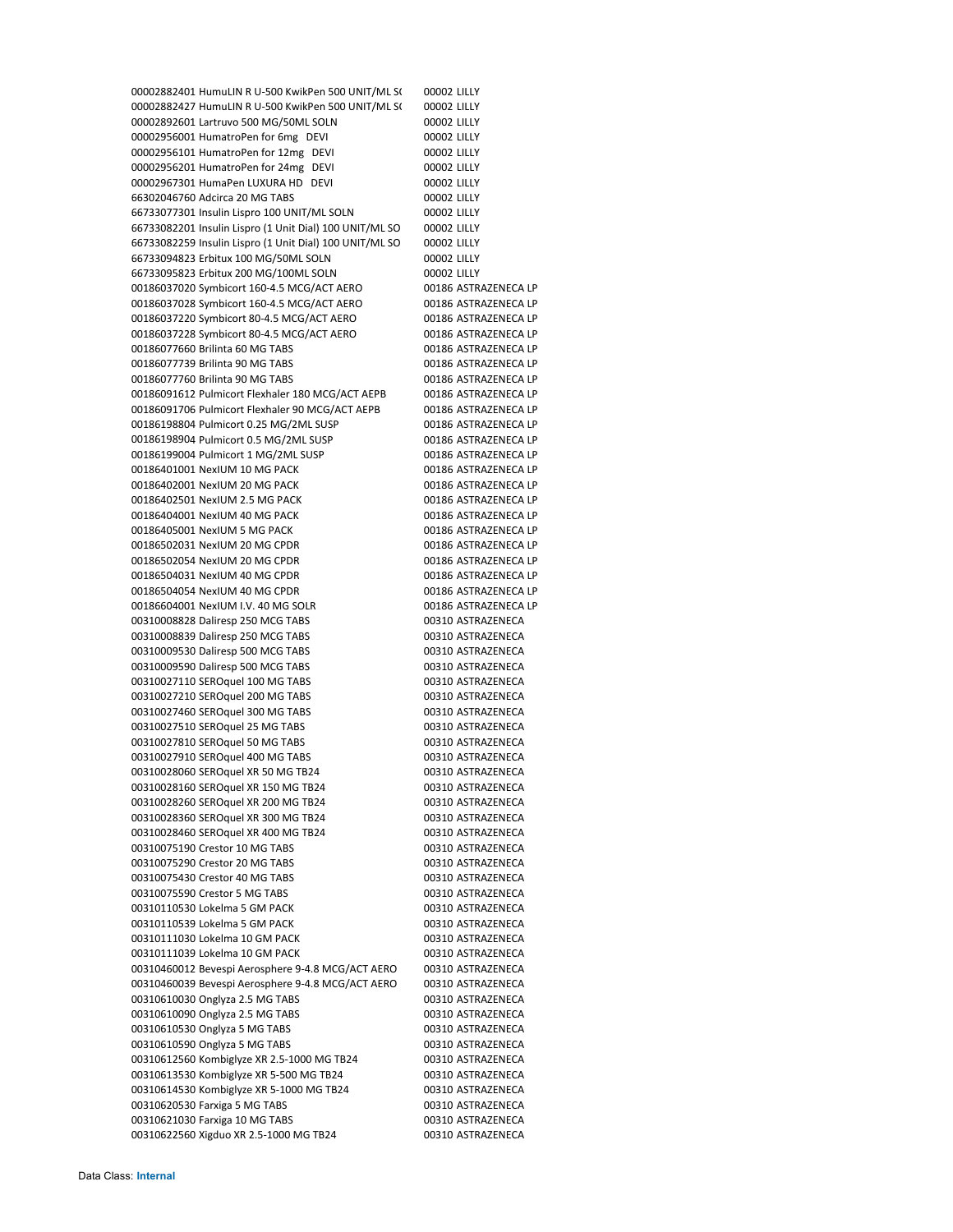00310625030 Xigduo XR 5‐500 MG TB24 00310 ASTRAZENECA 00310626060 Xigduo XR 5-1000 MG TB24 00310 ASTRAZENECA 00310627030 Xigduo XR 10-500 MG TB24 00310 ASTRAZENECA 00310628030 Xigduo XR 10‐1000 MG TB24 00310 ASTRAZENECA 00310651201 Byetta 5 MCG Pen 5 MCG/0.02ML SOPN 00310 ASTRAZENECA 00310653004 Bydureon 2 MG PEN 00310 ASTRAZENECA 00310654004 Bydureon BCise 2 MG/0.85ML AUIJ 00310 ASTRAZENECA 00310661502 SymlinPen 60 1500 MCG/1.5ML SOPN 00310 ASTRAZENECA 00310677030 Qtern 5-5 MG TABS 00310 ASTRAZENECA 00310678030 Qtern 10‐5 MG TABS 00310 ASTRAZENECA 00169413611 Ozempic (1 MG/DOSE) 2 MG/1.5ML SOPN 00169 NOVO NORDISK Not blocked for federal grantee CE types 00169369619 NovoLOG Mix 70/30 FlexPen (70-30) 100 U| 00169 NOVO NORDISK Not blocked for federal grantee CE types 00169300725 NovoLIN 70/30 FlexPen Relion (70-30) 100 00169 NOVO NORDISK Not blocked for federal grantee CE types 00169183411 NovoLIN N 100 UNIT/ML SUSP 00169 NOVO NORDISK Not blocked for federal grantee CE types 00169413211 Ozempic (0.25 or 0.5 MG/DOSE) 2 MG/1.5M 00169 NOVO NORDISK Not blocked for federal grantee CE types 00169406012 Victoza 18 MG/3ML SOPN 00169 NOVO NORDISK Not blocked for federal grantee CE types 73070010310 Insulin Aspart FlexPen 100 UNIT/ML SOPN 73070 NOVO NORDISK PHARMA Not blocked for federal grantee CE types 73070010215 Insulin Aspart PenFill 100 UNIT/ML SOCT 73070 NOVO NORDISK PHARMA Not blocked for federal grantee CE types 00169008281 Prandin 1 MG TABS 00169 NOVO NORDISK Not blocked for federal grantee CE types 00169320515 Fiasp PenFill 100 UNIT/ML SOCT 00169 NOVO NORDISK Not blocked for federal grantee CE types 00169517604 Vagifem 10 MCG TABS 00169 NOVO NORDISK Not blocked for federal grantee CE types 00169185459 NovoPen Echo DEVI 00169 NOVO NORDISK Not blocked for federal grantee CE types 00169815001 Esperoct 1500 UNIT SOLR 00169 NOVO NORDISK Not blocked for federal grantee CE types 00169820001 Esperoct 2000 UNIT SOLR 00169 NOVO NORDISK Not blocked for federal grantee CE types 00169790201 Rebinyn 2000 UNIT SOLR 00169 NOVO NORDISK Not blocked for federal grantee CE types 73070020315 Insulin Asp Prot & Asp FlexPen (70‐30) 100 73070 NOVO NORDISK PHARMA Not blocked for federal grantee CE types 00169320415 Fiasp FlexTouch 100 UNIT/ML SOPN 00169 NOVO NORDISK Not blocked for federal grantee CE types 00169413602 Ozempic (1 MG/DOSE) 2 MG/1.5ML SOPN 00169 NOVO NORDISK Not blocked for federal grantee CE types 00169280015 Saxenda 18 MG/3ML SOPN 00169 NOVO NORDISK Not blocked for federal grantee CE types 00169300712 NovoLIN 70/30 FlexPen Relion (70-30) 100 00169 NOVO NORDISK Not blocked for federal grantee CE types 00169781001 Novoeight 1000 UNIT SOLR 00169 NOVO NORDISK Not blocked for federal grantee CE types 00169430313 Rybelsus 3 MG TABS 00169 NOVO NORDISK Not blocked for federal grantee CE types 00169776413 Nordipen Delivery System MISC 00169 NOVO NORDISK Not blocked for federal grantee CE types 73070010210 Insulin Aspart PenFill 100 UNIT/ML SOCT 73070 NOVO NORDISK PHARMA Not blocked for federal grantee CE types 00169776411 Nordipen 5 Injection Device MISC 00169 NOVO NORDISK Not blocked for federal grantee CE types 00169185189 NovoFine 32G X 6 MM MISC 00169 NOVO NORDISK Not blocked for federal grantee CE types 00169300315 NovoLIN R FlexPen 100 UNIT/ML SOPN 00169 NOVO NORDISK Not blocked for federal grantee CE types 00169701301 Tretten 2000-3125 UNIT SOLR 00169 NOVO NORDISK Not blocked for federal grantee CE types 00169008481 Prandin 2 MG TABS 00169 NOVO NORDISK Not blocked for federal grantee CE types 00169185389 NovoTwist 32G X 5 MM MISC 00169 NOVO NORDISK Not blocked for federal grantee CE types 00169643810 Levemir FlexTouch 100 UNIT/ML SOPN 00169 NOVO NORDISK Not blocked for federal grantee CE types 00169300715 NovoLIN 70/30 FlexPen (70-30) 100 UNIT/N 00169 NOVO NORDISK Not blocked for federal grantee CE types 00169517603 Vagifem 10 MCG TABS 00169 NOVO NORDISK Not blocked for federal grantee CE types 00169185250 NovoFine 30G X 8 MM MISC 00169 NOVO NORDISK Not blocked for federal grantee CE types 00169266211 Tresiba 100 UNIT/ML SOLN 00169 NOVO NORDISK Not blocked for federal grantee CE types 00169183702 NovoLIN 70/30 ReliOn (70‐30) 100 UNIT/M 00169 NOVO NORDISK Not blocked for federal grantee CE types 73070010011 Insulin Aspart 100 UNIT/ML SOLN 73070 NOVO NORDISK PHARMA Not blocked for federal grantee CE types 00169706515 GlucaGen HypoKit 1 MG SOLR 00169 NOVO NORDISK Not blocked for federal grantee CE types 00169783001 Novoeight 3000 UNIT SOLR 00169 NOVO NORDISK Not blocked for federal grantee CE types 00169406013 Victoza 18 MG/3ML SOPN 00169 NOVO NORDISK Not blocked for federal grantee CE types 00169720801 NovoSeven RT 8 MG SOLR 00169 NOVO NORDISK Not blocked for federal grantee CE types 00169790101 Rebinyn 1000 UNIT SOLR 00169 NOVO NORDISK Not blocked for federal grantee CE types 00169785001 Novoeight 500 UNIT SOLR 00169 NOVO NORDISK Not blocked for federal grantee CE types 00169183711 NovoLIN 70/30 (70-30) 100 UNIT/ML SUSP 00169 NOVO NORDISK Not blocked for federal grantee CE types 00169431413 Rybelsus 14 MG TABS **00169 NOVO NORDISK** Not blocked for federal grantee CE types 00169300701 NovoLIN 70/30 FlexPen (70-30) 100 UNIT/N 00169 NOVO NORDISK Not blocked for federal grantee CE types 00169770321 Norditropin FlexPro 30 MG/3ML SOPN 00169 NOVO NORDISK Not blocked for federal grantee CE types 00169770421 Norditropin FlexPro 5 MG/1.5ML SOPN 00169 NOVO NORDISK Not blocked for federal grantee CE types 00169185275 NovoFine Autocover 30G X 8 MM MISC 00169 NOVO NORDISK Not blocked for federal grantee CE types 00169720501 NovoSeven RT 5 MG SOLR 00169 NOVO NORDISK Not blocked for federal grantee CE types 00169183311 NovoLIN R 100 UNIT/ML SOLN 00169 NOVO NORDISK Not blocked for federal grantee CE types 00169633910 NovoLOG FlexPen 100 UNIT/ML SOPN 00169 NOVO NORDISK Not blocked for federal grantee CE types 00169320111 Fiasp 100 UNIT/ML SOLN 00169 NOVO NORDISK Not blocked for federal grantee CE types 00169368512 NovoLOG Mix 70/30 (70-30) 100 UNIT/ML S 00169 NOVO NORDISK Not blocked for federal grantee CE types 00169183302 NovoLIN R ReliOn 100 UNIT/ML SOLN 00169 NOVO NORDISK Not blocked for federal grantee CE types 00169368712 Levemir 100 UNIT/ML SOLN 00169 NOVO NORDISK Not blocked for federal grantee CE types 00169255013 Tresiba FlexTouch 200 UNIT/ML SOPN 00169 NOVO NORDISK Not blocked for federal grantee CE types 00169430713 Rybelsus 7 MG TABS 00169 NOVO NORDISK Not blocked for federal grantee CE types 00169750111 NovoLOG 100 UNIT/ML SOLN 00169 NOVO NORDISK Not blocked for federal grantee CE types 73070020310 Insulin Asp Prot & Asp FlexPen (70‐30) 100 73070 NOVO NORDISK PHARMA Not blocked for federal grantee CE types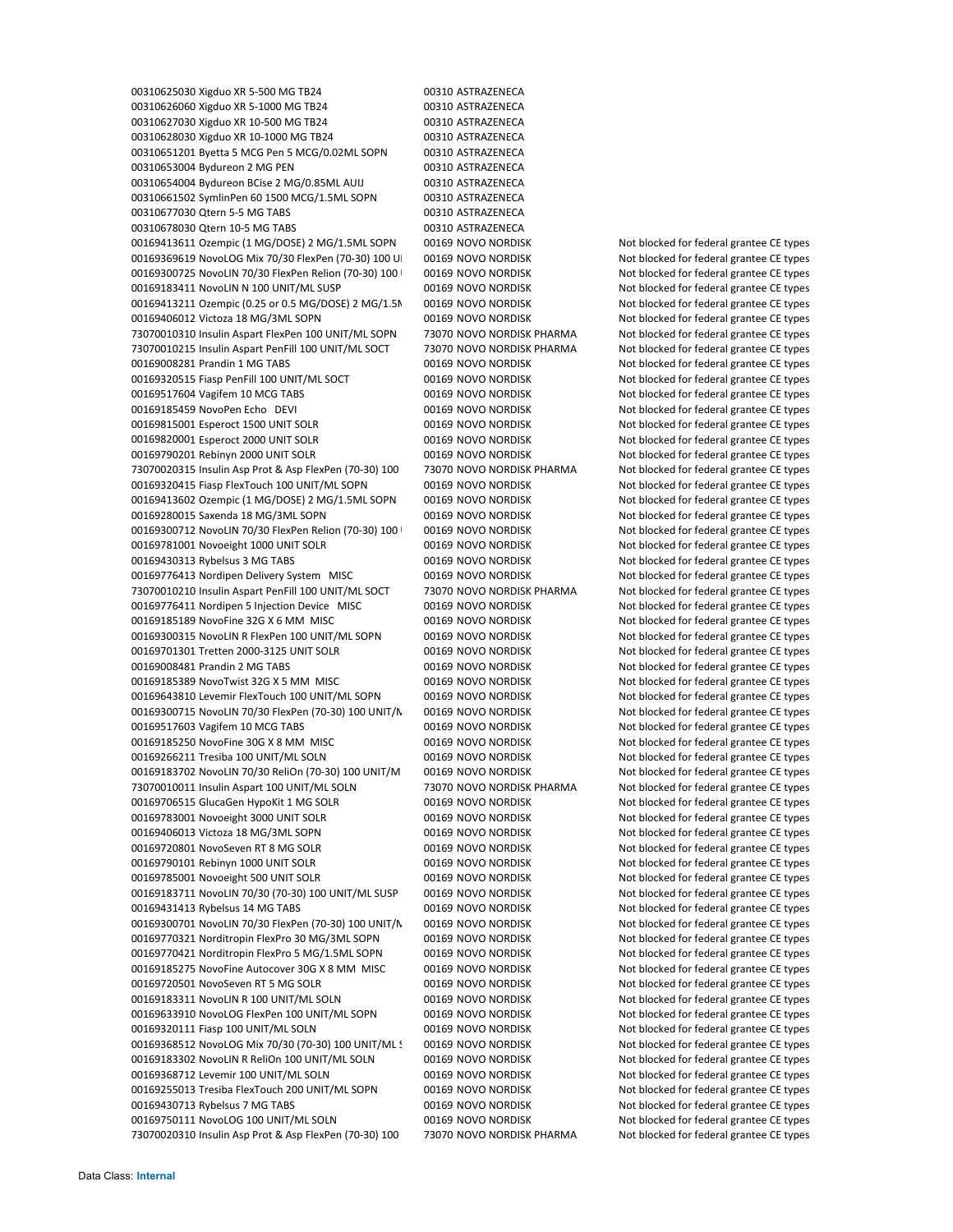00169300425 NovoLIN N FlexPen ReliOn 100 UNIT/ML SU 00169 NOVO NORDISK Not blocked for federal grantee CE types 00169330312 NovoLOG PenFill 100 UNIT/ML SOCT 00169 NOVO NORDISK Not blocked for federal grantee CE types 00169770521 Norditropin FlexPro 10 MG/1.5ML SOPN 00169 NOVO NORDISK Not blocked for federal grantee CE types 00169300415 NovoLIN N FlexPen 100 UNIT/ML SUPN 00169 NOVO NORDISK Not blocked for federal grantee CE types Insulin Aspart Prot & Aspart (70‐30) 100 UN 73070 NOVO NORDISK PHARMA Not blocked for federal grantee CE types 00169720201 NovoSeven RT 2 MG SOLR 00169 NOVO NORDISK Not blocked for federal grantee CE types 00169790501 Rebinyn 500 UNIT SOLR **00169 NOVO NORDISK** Not blocked for federal grantee CE types 00169320511 Fiasp PenFill 100 UNIT/ML SOCT 00169 NOVO NORDISK Not blocked for federal grantee CE types 00169810001 Esperoct 1000 UNIT SOLR 00169 NOVO NORDISK Not blocked for federal grantee CE types Insulin Aspart FlexPen 100 UNIT/ML SOPN 73070 NOVO NORDISK PHARMA Not blocked for federal grantee CE types 00169183402 NovoLIN N ReliOn 100 UNIT/ML SUSP 00169 NOVO NORDISK Not blocked for federal grantee CE types Prandin 0.5 MG TABS 00169 NOVO NORDISK Not blocked for federal grantee CE types 00169782001 Novoeight 2000 UNIT SOLR 00169 NOVO NORDISK Not blocked for federal grantee CE types 00169770821 Norditropin FlexPro 15 MG/1.5ML SOPN 00169 NOVO NORDISK Not blocked for federal grantee CE types 00169830001 Esperoct 3000 UNIT SOLR 00169 NOVO NORDISK Not blocked for federal grantee CE types 00169720101 NovoSeven RT 1 MG SOLR 00169 NOVO NORDISK Not blocked for federal grantee CE types 00169266015 Tresiba FlexTouch 100 UNIT/ML SOPN 00169 NOVO NORDISK Not blocked for federal grantee CE types 00169850001 Esperoct 500 UNIT SOLR 00169 NOVO NORDISK Not blocked for federal grantee CE types 00169300325 NovoLIN R FlexPen ReliOn 100 UNIT/ML SO 00169 NOVO NORDISK Not blocked for federal grantee CE types 00169413212 Ozempic (0.25 or 0.5 MG/DOSE) 2 MG/1.5M 00169 NOVO NORDISK Not blocked for federal grantee CE types 00169782501 Novoeight 250 UNIT SOLR 00169 NOVO NORDISK Not blocked for federal grantee CE types 00169781501 Novoeight 1500 UNIT SOLR 00169 NOVO NORDISK Not blocked for federal grantee CE types 00169185550 NovoFine Plus 32G X 4 MM MISC 00169 NOVO NORDISK Not blocked for federal grantee CE types 00169291115 Xultophy 100-3.6 UNIT-MG/ML SOPN 00169 NOVO NORDISK Not blocked for federal grantee CE types Synjardy 5‐1000 MG TABS 00597 BOEHRINGER INGELHEIM Not blocked for federal grantee CE types Mobic 15 MG TABS 00597 BOEHRINGER INGELHEIM Not blocked for federal grantee CE types Mirapex ER 1.5 MG TB24 00597 BOEHRINGER INGELHEIM Not blocked for federal grantee CE types Jardiance 10 MG TABS 00597 BOEHRINGER INGELHEIM Not blocked for federal grantee CE types 00597029588 Synjardy XR 25-1000 MG TB24 00597 BOEHRINGER INGELHEIM Not blocked for federal grantee CE types Glyxambi 10‐5 MG TABS 00597 BOEHRINGER INGELHEIM Not blocked for federal grantee CE types Trijardy XR 10‐5‐1000 MG TB24 00597 BOEHRINGER INGELHEIM Not blocked for federal grantee CE types 00597010051 Spiriva Respimat 2.5 MCG/ACT AERS 00597 BOEHRINGER INGELHEIM Not blocked for federal grantee CE types 00597008717 Atrovent HFA 17 MCG/ACT AERS 00597 BOEHRINGER INGELHEIM Not blocked for federal grantee CE types Micardis 40 MG TABS 00597 BOEHRINGER INGELHEIM Not blocked for federal grantee CE types Mirapex ER 3 MG TB24 00597 BOEHRINGER INGELHEIM Not blocked for federal grantee CE types Jentadueto 2.5‐1000 MG TABS 00597 BOEHRINGER INGELHEIM Not blocked for federal grantee CE types Jardiance 25 MG TABS 00597 BOEHRINGER INGELHEIM Not blocked for federal grantee CE types Synjardy XR 10‐1000 MG TB24 00597 BOEHRINGER INGELHEIM Not blocked for federal grantee CE types Synjardy XR 5‐1000 MG TB24 00597 BOEHRINGER INGELHEIM Not blocked for federal grantee CE types Synjardy 12.5‐1000 MG TABS 00597 BOEHRINGER INGELHEIM Not blocked for federal grantee CE types Micardis HCT 80‐25 MG TABS 00597 BOEHRINGER INGELHEIM Not blocked for federal grantee CE types Catapres‐TTS‐1 0.1 MG/24HR PTWK 00597 BOEHRINGER INGELHEIM Not blocked for federal grantee CE types Trijardy XR 25‐5‐1000 MG TB24 00597 BOEHRINGER INGELHEIM Not blocked for federal grantee CE types Jardiance 25 MG TABS 00597 BOEHRINGER INGELHEIM Not blocked for federal grantee CE types Synjardy 5‐1000 MG TABS 00597 BOEHRINGER INGELHEIM Not blocked for federal grantee CE types Mirapex ER 0.75 MG TB24 00597 BOEHRINGER INGELHEIM Not blocked for federal grantee CE types Catapres‐TTS‐3 0.3 MG/24HR PTWK 00597 BOEHRINGER INGELHEIM Not blocked for federal grantee CE types Trijardy XR 12.5‐2.5‐1000 MG TB24 00597 BOEHRINGER INGELHEIM Not blocked for federal grantee CE types Mirapex ER 3.75 MG TB24 00597 BOEHRINGER INGELHEIM Not blocked for federal grantee CE types 00597000302 Aptivus 250 MG CAPS 00597 BOEHRINGER INGELHEIM Not blocked for federal grantee CE types Jardiance 10 MG TABS 00597 BOEHRINGER INGELHEIM Not blocked for federal grantee CE types Glyxambi 25‐5 MG TABS 00597 BOEHRINGER INGELHEIM Not blocked for federal grantee CE types Glyxambi 10‐5 MG TABS 00597 BOEHRINGER INGELHEIM Not blocked for federal grantee CE types Spiriva HandiHaler 18 MCG CAPS 00597 BOEHRINGER INGELHEIM Not blocked for federal grantee CE types Glyxambi 10‐5 MG TABS 00597 BOEHRINGER INGELHEIM Not blocked for federal grantee CE types Micardis HCT 80‐12.5 MG TABS 00597 BOEHRINGER INGELHEIM Not blocked for federal grantee CE types Jentadueto 2.5‐500 MG TABS 00597 BOEHRINGER INGELHEIM Not blocked for federal grantee CE types Tradjenta 5 MG TABS 00597 BOEHRINGER INGELHEIM Not blocked for federal grantee CE types Jentadueto XR 2.5‐1000 MG TB24 00597 BOEHRINGER INGELHEIM Not blocked for federal grantee CE types Tradjenta 5 MG TABS 00597 BOEHRINGER INGELHEIM Not blocked for federal grantee CE types Synjardy XR 25‐1000 MG TB24 00597 BOEHRINGER INGELHEIM Not blocked for federal grantee CE types Synjardy 5‐500 MG TABS 00597 BOEHRINGER INGELHEIM Not blocked for federal grantee CE types Micardis HCT 40‐12.5 MG TABS 00597 BOEHRINGER INGELHEIM Not blocked for federal grantee CE types Micardis 20 MG TABS 00597 BOEHRINGER INGELHEIM Not blocked for federal grantee CE types Jardiance 25 MG TABS 00597 BOEHRINGER INGELHEIM Not blocked for federal grantee CE types Mirapex ER 0.375 MG TB24 00597 BOEHRINGER INGELHEIM Not blocked for federal grantee CE types Jentadueto 2.5‐850 MG TABS 00597 BOEHRINGER INGELHEIM Not blocked for federal grantee CE types Synjardy XR 10‐1000 MG TB24 00597 BOEHRINGER INGELHEIM Not blocked for federal grantee CE types Trijardy XR 5‐2.5‐1000 MG TB24 00597 BOEHRINGER INGELHEIM Not blocked for federal grantee CE types Trijardy XR 5‐2.5‐1000 MG TB24 00597 BOEHRINGER INGELHEIM Not blocked for federal grantee CE types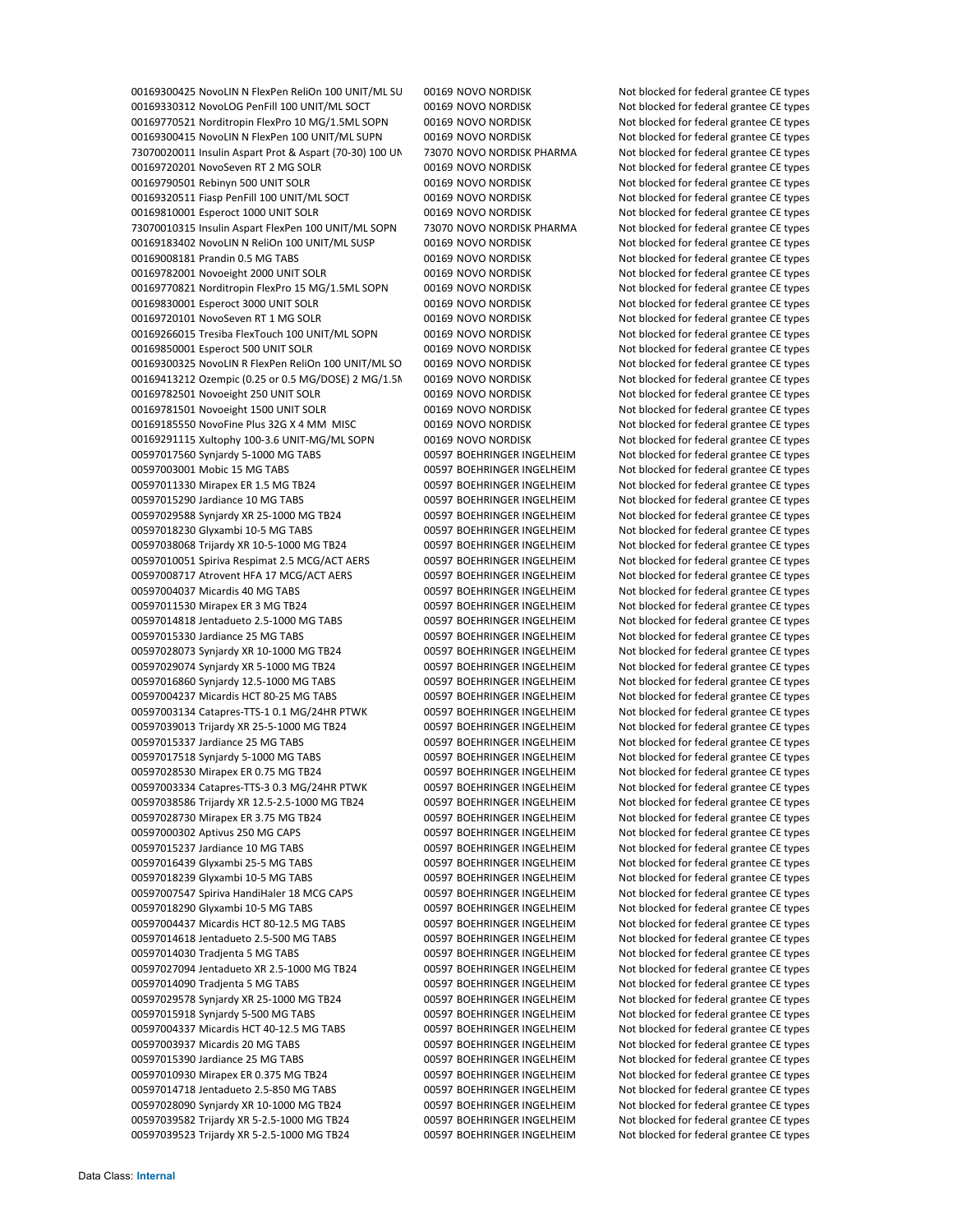Mirapex ER 2.25 MG TB24 00597 BOEHRINGER INGELHEIM Not blocked for federal grantee CE types Trijardy XR 12.5‐2.5‐1000 MG TB24 00597 BOEHRINGER INGELHEIM Not blocked for federal grantee CE types Pradaxa 150 MG CAPS 00597 BOEHRINGER INGELHEIM Not blocked for federal grantee CE types Combivent Respimat 20‐100 MCG/ACT AER 00597 BOEHRINGER INGELHEIM Not blocked for federal grantee CE types Jentadueto 2.5‐500 MG TABS 00597 BOEHRINGER INGELHEIM Not blocked for federal grantee CE types Micardis 80 MG TABS 00597 BOEHRINGER INGELHEIM Not blocked for federal grantee CE types 00597010860 Pradaxa 110 MG CAPS 00597 BOEHRINGER INGELHEIM Not blocked for federal grantee CE types Synjardy XR 12.5‐1000 MG TB24 00597 BOEHRINGER INGELHEIM Not blocked for federal grantee CE types Jentadueto XR 5‐1000 MG TB24 00597 BOEHRINGER INGELHEIM Not blocked for federal grantee CE types Catapres‐TTS‐2 0.2 MG/24HR PTWK 00597 BOEHRINGER INGELHEIM Not blocked for federal grantee CE types Mirapex ER 4.5 MG TB24 00597 BOEHRINGER INGELHEIM Not blocked for federal grantee CE types Pradaxa 150 MG CAPS 00597 BOEHRINGER INGELHEIM Not blocked for federal grantee CE types Trijardy XR 10‐5‐1000 MG TB24 00597 BOEHRINGER INGELHEIM Not blocked for federal grantee CE types Synjardy 12.5‐500 MG TABS 00597 BOEHRINGER INGELHEIM Not blocked for federal grantee CE types Mobic 7.5 MG TABS 00597 BOEHRINGER INGELHEIM Not blocked for federal grantee CE types 00597010854 Pradaxa 110 MG CAPS 00597 BOEHRINGER INGELHEIM Not blocked for federal grantee CE types 00597007575 Spiriva HandiHaler 18 MCG CAPS 00597 BOEHRINGER INGELHEIM Not blocked for federal grantee CE types Jentadueto XR 5‐1000 MG TB24 00597 BOEHRINGER INGELHEIM Not blocked for federal grantee CE types Jentadueto 2.5‐850 MG TABS 00597 BOEHRINGER INGELHEIM Not blocked for federal grantee CE types Synjardy 5‐500 MG TABS 00597 BOEHRINGER INGELHEIM Not blocked for federal grantee CE types Stiolto Respimat 2.5‐2.5 MCG/ACT AERS 00597 BOEHRINGER INGELHEIM Not blocked for federal grantee CE types 00597007541 Spiriva HandiHaler 18 MCG CAPS 00597 BOEHRINGER INGELHEIM Not blocked for federal grantee CE types Jentadueto 2.5‐1000 MG TABS 00597 BOEHRINGER INGELHEIM Not blocked for federal grantee CE types Jardiance 10 MG TABS 00597 BOEHRINGER INGELHEIM Not blocked for federal grantee CE types Glyxambi 25‐5 MG TABS 00597 BOEHRINGER INGELHEIM Not blocked for federal grantee CE types Synjardy XR 5‐1000 MG TB24 00597 BOEHRINGER INGELHEIM Not blocked for federal grantee CE types Synjardy 12.5‐1000 MG TABS 00597 BOEHRINGER INGELHEIM Not blocked for federal grantee CE types 00597039071 Trijardy XR 25-5-1000 MG TB24 00597 BOEHRINGER INGELHEIM Not blocked for federal grantee CE types GlucaGen Diagnostic 1 MG SOLR 00597 BOEHRINGER INGELHEIM Not blocked for federal grantee CE types Viramune 50 MG/5ML SUSP 00597 BOEHRINGER INGELHEIM Not blocked for federal grantee CE types Spiriva Respimat 1.25 MCG/ACT AERS 00597 BOEHRINGER INGELHEIM Not blocked for federal grantee CE types Tradjenta 5 MG TABS 00597 BOEHRINGER INGELHEIM Not blocked for federal grantee CE types 00597012330 Viramune XR 400 MG TB24 00597 BOEHRINGER INGELHEIM Not blocked for federal grantee CE types Stiolto Respimat 2.5‐2.5 MCG/ACT AERS 00597 BOEHRINGER INGELHEIM Not blocked for federal grantee CE types GlucaGen Diagnostic 1 MG SOLR 00597 BOEHRINGER INGELHEIM Not blocked for federal grantee CE types Pradaxa 75 MG CAPS 00597 BOEHRINGER INGELHEIM Not blocked for federal grantee CE types 00597030093 Synjardy XR 12.5-1000 MG TB24 00597 BOEHRINGER INGELHEIM Not blocked for federal grantee CE types Pradaxa 75 MG CAPS 00597 BOEHRINGER INGELHEIM Not blocked for federal grantee CE types Striverdi Respimat 2.5 MCG/ACT AERS 00597 BOEHRINGER INGELHEIM Not blocked for federal grantee CE types 00597010061 Spiriva Respimat 2.5 MCG/ACT AERS 00597 BOEHRINGER INGELHEIM Not blocked for federal grantee CE types Jentadueto XR 2.5‐1000 MG TB24 00597 BOEHRINGER INGELHEIM Not blocked for federal grantee CE types Synjardy 12.5‐500 MG TABS 00597 BOEHRINGER INGELHEIM Not blocked for federal grantee CE types Glyxambi 25‐5 MG TABS 00597 BOEHRINGER INGELHEIM Not blocked for federal grantee CE types Segluromet 7.5‐1000 MG TABS 00085 MERCK SHARP & DOHME Not blocked for federal grantee CE types Januvia 25 MG TABS 00006 MERCK SHARP & DOHME Not blocked for federal grantee CE types Belsomra 15 MG TABS 00006 MERCK SHARP & DOHME Not blocked for federal grantee CE types Janumet XR 100‐1000 MG TB24 00006 MERCK SHARP & DOHME Not blocked for federal grantee CE types Steglatro 5 MG TABS 00006 MERCK SHARP & DOHME Not blocked for federal grantee CE types Janumet XR 50‐1000 MG TB24 00006 MERCK SHARP & DOHME Not blocked for federal grantee CE types Verquvo 10 MG TABS 00006 MERCK SHARP & DOHME Not blocked for federal grantee CE types Januvia 100 MG TABS 00006 MERCK SHARP & DOHME Not blocked for federal grantee CE types Januvia 100 MG TABS 00006 MERCK SHARP & DOHME Not blocked for federal grantee CE types Januvia 25 MG TABS 00006 MERCK SHARP & DOHME Not blocked for federal grantee CE types Steglatro 15 MG TABS 00006 MERCK SHARP & DOHME Not blocked for federal grantee CE types Janumet 50‐500 MG TABS 00006 MERCK SHARP & DOHME Not blocked for federal grantee CE types Segluromet 7.5‐1000 MG TABS 00085 MERCK SHARP & DOHME Not blocked for federal grantee CE types Segluromet 7.5‐500 MG TABS 00085 MERCK SHARP & DOHME Not blocked for federal grantee CE types Verquvo 5 MG TABS 00006 MERCK SHARP & DOHME Not blocked for federal grantee CE types Verquvo 2.5 MG TABS 00006 MERCK SHARP & DOHME Not blocked for federal grantee CE types Segluromet 7.5‐500 MG TABS 00085 MERCK SHARP & DOHME Not blocked for federal grantee CE types Januvia 50 MG TABS 00006 MERCK SHARP & DOHME Not blocked for federal grantee CE types Segluromet 7.5‐500 MG TABS 00085 MERCK SHARP & DOHME Not blocked for federal grantee CE types Segluromet 2.5‐1000 MG TABS 00085 MERCK SHARP & DOHME Not blocked for federal grantee CE types Steglatro 5 MG TABS 00006 MERCK SHARP & DOHME Not blocked for federal grantee CE types Januvia 25 MG TABS 00006 MERCK SHARP & DOHME Not blocked for federal grantee CE types Janumet 50‐1000 MG TABS 00006 MERCK SHARP & DOHME Not blocked for federal grantee CE types Segluromet 2.5‐1000 MG TABS 00085 MERCK SHARP & DOHME Not blocked for federal grantee CE types Segluromet 7.5‐1000 MG TABS 00085 MERCK SHARP & DOHME Not blocked for federal grantee CE types Steglujan 15‐100 MG TABS 00006 MERCK SHARP & DOHME Not blocked for federal grantee CE types Verquvo 10 MG TABS 00006 MERCK SHARP & DOHME Not blocked for federal grantee CE types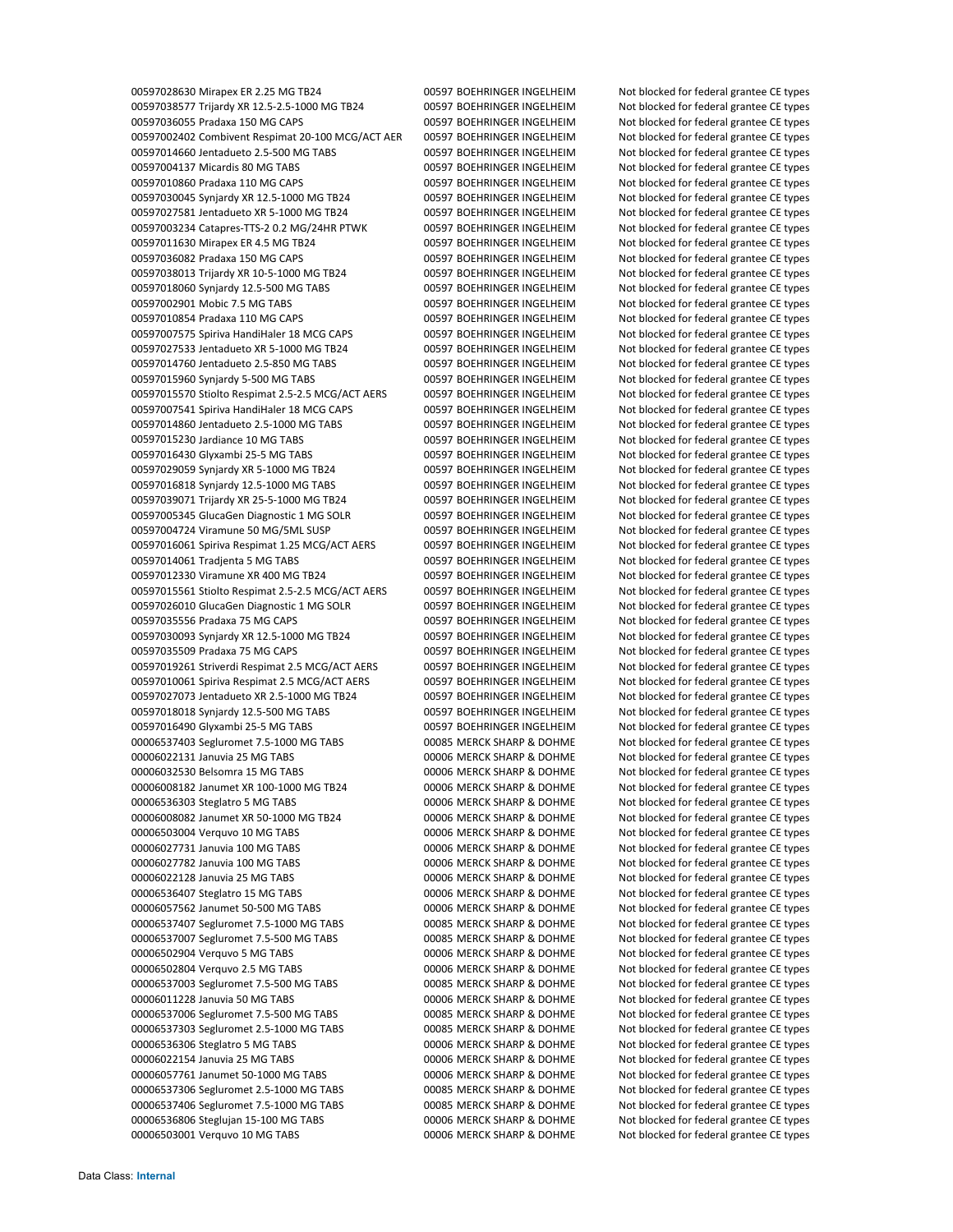Janumet XR 50‐500 MG TB24 00006 MERCK SHARP & DOHME Not blocked for federal grantee CE types 00006007862 Janumet XR 50-500 MG TB24 00006 MERCK SHARP & DOHME Not blocked for federal grantee CE types Januvia 50 MG TABS 00006 MERCK SHARP & DOHME Not blocked for federal grantee CE types Steglatro 15 MG TABS 00006 MERCK SHARP & DOHME Not blocked for federal grantee CE types Segluromet 2.5‐500 MG TABS 00085 MERCK SHARP & DOHME Not blocked for federal grantee CE types Steglujan 5‐100 MG TABS 00006 MERCK SHARP & DOHME Not blocked for federal grantee CE types 00006008131 Janumet XR 100-1000 MG TB24 00006 MERCK SHARP & DOHME Not blocked for federal grantee CE types Verquvo 5 MG TABS 00006 MERCK SHARP & DOHME Not blocked for federal grantee CE types Verquvo 2.5 MG TABS 00006 MERCK SHARP & DOHME Not blocked for federal grantee CE types Steglujan 15‐100 MG TABS 00006 MERCK SHARP & DOHME Not blocked for federal grantee CE types Januvia 100 MG TABS 00006 MERCK SHARP & DOHME Not blocked for federal grantee CE types Belsomra 10 MG TABS 00006 MERCK SHARP & DOHME Not blocked for federal grantee CE types Janumet XR 100‐1000 MG TB24 00006 MERCK SHARP & DOHME Not blocked for federal grantee CE types Belsomra 20 MG TABS 00006 MERCK SHARP & DOHME Not blocked for federal grantee CE types 00006537307 Segluromet 2.5-1000 MG TABS 00085 MERCK SHARP & DOHME Not blocked for federal grantee CE types 00006057782 Janumet 50-1000 MG TABS 00006 MERCK SHARP & DOHME Not blocked for federal grantee CE types Verquvo 2.5 MG TABS 00006 MERCK SHARP & DOHME Not blocked for federal grantee CE types Janumet 50‐500 MG TABS 00006 MERCK SHARP & DOHME Not blocked for federal grantee CE types Verquvo 10 MG TABS 00006 MERCK SHARP & DOHME Not blocked for federal grantee CE types Steglatro 15 MG TABS 00006 MERCK SHARP & DOHME Not blocked for federal grantee CE types 00006008062 Janumet XR 50-1000 MG TB24 00006 MERCK SHARP & DOHME Not blocked for federal grantee CE types Belsomra 5 MG TABS 00006 MERCK SHARP & DOHME Not blocked for federal grantee CE types 00006536706 Stegluian 5-100 MG TABS 6 MERCK SHARP & DOHME Not blocked for federal grantee CE types 00006011254 Januvia 50 MG TABS **000000 MERCK SHARP & DOHME** Not blocked for federal grantee CE types Janumet XR 50‐500 MG TB24 00006 MERCK SHARP & DOHME Not blocked for federal grantee CE types Janumet 50‐500 MG TABS 00006 MERCK SHARP & DOHME Not blocked for federal grantee CE types 00006008061 Janumet XR 50-1000 MG TB24 00006 MERCK SHARP & DOHME Not blocked for federal grantee CE types 00006027754 Januvia 100 MG TABS **000006 MERCK SHARP & DOHME** Not blocked for federal grantee CE types Steglatro 5 MG TABS 00006 MERCK SHARP & DOHME Not blocked for federal grantee CE types Verquvo 5 MG TABS 00006 MERCK SHARP & DOHME Not blocked for federal grantee CE types Segluromet 2.5‐500 MG TABS 00085 MERCK SHARP & DOHME Not blocked for federal grantee CE types Segluromet 2.5‐500 MG TABS 00085 MERCK SHARP & DOHME Not blocked for federal grantee CE types Janumet 50‐1000 MG TABS 00006 MERCK SHARP & DOHME Not blocked for federal grantee CE types Remodulin 20 MG/20ML SOLN 66302 UNITED THERAPEUTICS CORP Remodulin 50 MG/20ML SOLN 66302 UNITED THERAPEUTICS CORP Remodulin 100 MG/20ML SOLN 66302 UNITED THERAPEUTICS CORP Remodulin 200 MG/20ML SOLN 66302 UNITED THERAPEUTICS CORP Tyvaso Starter 0.6 MG/ML SOLN 66302 UNITED THERAPEUTICS CORP Tyvaso Refill 0.6 MG/ML SOLN 66302 UNITED THERAPEUTICS CORP Tyvaso 0.6 MG/ML SOLN 66302 UNITED THERAPEUTICS CORP Tyvaso Starter 0.6 MG/ML SOLN 66302 UNITED THERAPEUTICS CORP Orenitram 0.125 MG TBCR 66302 UNITED THERAPEUTICS CORP Orenitram 0.125 MG TBCR 66302 UNITED THERAPEUTICS CORP Orenitram 0.25 MG TBCR 66302 UNITED THERAPEUTICS CORP Orenitram 0.25 MG TBCR 66302 UNITED THERAPEUTICS CORP Orenitram 1 MG TBCR 66302 UNITED THERAPEUTICS CORP Orenitram 1 MG TBCR 66302 UNITED THERAPEUTICS CORP Orenitram 2.5 MG TBCR 66302 UNITED THERAPEUTICS CORP Orenitram 2.5 MG TBCR 66302 UNITED THERAPEUTICS CORP Orenitram 5 MG TBCR 66302 UNITED THERAPEUTICS CORP Orenitram 5 MG TBCR 66302 UNITED THERAPEUTICS CORP Ofev 100 MG CAPS 00597 BOEHRINGER INGELHEIM Not blocked for federal grantee CE types Ofev 150 MG CAPS 00597 BOEHRINGER INGELHEIM Not blocked for federal grantee CE types 50474059540 Keppra 500 MG TABS 600 MC 100 MB 99806 UCB PHARMA Not blocked for federal grantee CE types 00131247835 Vimpat 100 MG TABS 600 MB TABS 99806 UCB PHARMA Not blocked for federal grantee CE types Keppra 100 MG/ML SOLN 99806 UCB PHARMA Not blocked for federal grantee CE types Briviact 50 MG/5ML SOLN 99806 UCB PHARMA Not blocked for federal grantee CE types Vimpat 150 MG TABS 99806 UCB PHARMA Not blocked for federal grantee CE types Keppra 250 MG TABS 99806 UCB PHARMA Not blocked for federal grantee CE types 50474071081 Cimzia Starter Kit 6 X 200 MG/ML KIT 99806 UCB PHARMA Not blocked for federal grantee CE types 50474070062 Cimzia 2 X 200 MG KIT 99806 UCB PHARMA Not blocked for federal grantee CE types 50474080403 Neupro 4 MG/24HR PT24 99806 UCB PHARMA Not blocked for federal grantee CE types 50474000263 Keppra 500 MG/5ML SOLN 99806 UCB PHARMA Not blocked for federal grantee CE types 50474057066 Briviact 50 MG TABS 6007 899806 99806 UCB PHARMA Not blocked for federal grantee CE types 50474077009 Briviact 100 MG TABS **99806 UCB PHARMA** Not blocked for federal grantee CE types 50474071079 Cimzia Prefilled 2 X 200 MG/ML KIT 99806 UCB PHARMA Not blocked for federal grantee CE types 50474059766 Keppra 1000 MG TABS 99806 UCB PHARMA Not blocked for federal grantee CE types Keppra 750 MG TABS 99806 UCB PHARMA Not blocked for federal grantee CE types Briviact 75 MG TABS 99806 UCB PHARMA Not blocked for federal grantee CE types 50474047066 Briviact 25 MG TABS 600 B 99806 UCB PHARMA Not blocked for federal grantee CE types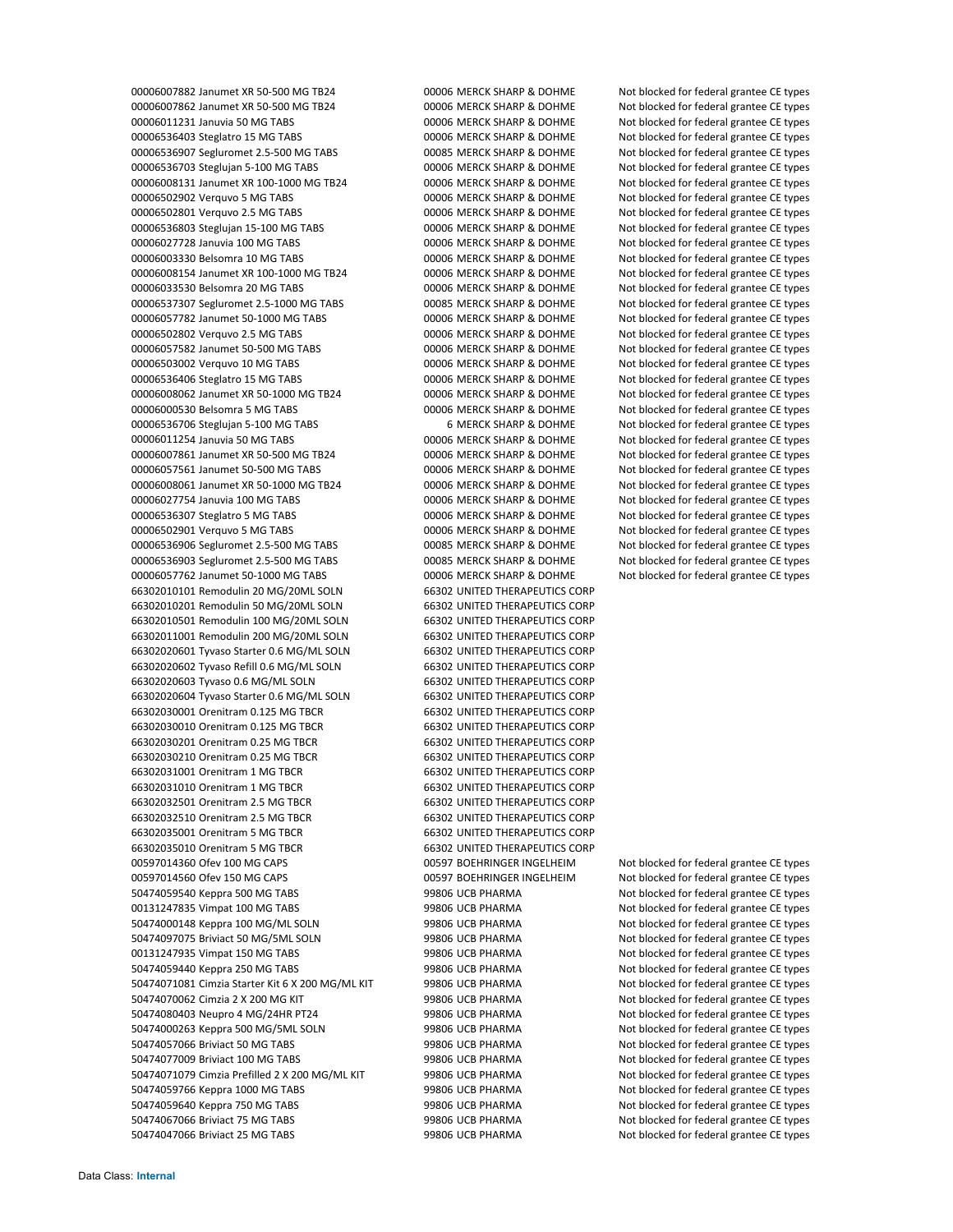50474077066 Briviact 100 MG TABS 60 Briviact 100 MG TABS 99806 UCB PHARMA Not blocked for federal grantee CE types 50474057009 Briviact 50 MG TABS 60000 Briviact 50 MG TABS 99806 UCB PHARMA Not blocked for federal grantee CE types 50474050015 Nayzilam 5 MG/0.1ML SOLN 99806 UCB PHARMA Not blocked for federal grantee CE types 00131181067 Vimpat 200 MG/20ML SOLN 99806 UCB PHARMA Not blocked for federal grantee CE types 50474080603 Neupro 8 MG/24HR PT24 99806 UCB PHARMA Not blocked for federal grantee CE types 00131247960 Vimpat 150 MG TABS **99806 UCB PHARMA** Not blocked for federal grantee CE types 50474037066 Briviact 10 MG TABS 600 B 2006 99806 UCB PHARMA Not blocked for federal grantee CE types 00131247860 Vimpat 100 MG TABS **99806 UCB PHARMA** Not blocked for federal grantee CE types 00131247735 Vimpat 50 MG TABS 60 MG TABS 99806 UCB PHARMA Not blocked for federal grantee CE types 50474080503 Neupro 6 MG/24HR PT24 99806 UCB PHARMA Not blocked for federal grantee CE types 50474047009 Briviact 25 MG TABS 600 B 99806 UCB PHARMA Not blocked for federal grantee CE types 50474059966 Keppra XR 750 MG TB24 99806 UCB PHARMA Not blocked for federal grantee CE types 50474080103 Neupro 1 MG/24HR PT24 99806 UCB PHARMA Not blocked for federal grantee CE types 50474080303 Neupro 3 MG/24HR PT24 99806 UCB PHARMA Not blocked for federal grantee CE types 50474080203 Neupro 2 MG/24HR PT24 99806 UCB PHARMA Not blocked for federal grantee CE types 00131541072 Vimpat 10 MG/ML SOLN 99806 UCB PHARMA Not blocked for federal grantee CE types 50474059866 Keppra XR 500 MG TB24 99806 UCB PHARMA Not blocked for federal grantee CE types 00131247760 Vimpat 50 MG TABS **99806 UCB PHARMA** Not blocked for federal grantee CE types 50474087015 Briviact 10 MG/ML SOLN 99806 UCB PHARMA Not blocked for federal grantee CE types 00131248035 Vimpat 200 MG TABS 99806 UCB PHARMA Not blocked for federal grantee CE types 00131248060 Vimpat 200 MG TABS **99806 UCB PHARMA** Not blocked for federal grantee CE types 55513077001 Repatha Pushtronex System 420 MG/3.5ML 55513 AMGEN 58406002104 Enbrel 50 MG/ML SOSY 55513 AMGEN 58406045504 Enbrel 25 MG/0.5ML SOSY 55513 AMGEN 55513013760 Otezla 30 MG TABS 55513 AMGEN 58406004404 Enbrel Mini 50 MG/ML SOCT 55513 AMGEN 55513075001 Repatha 140 MG/ML SOSY 55513 AMGEN 72511076002 Repatha SureClick 140 MG/ML SOAJ 55513 AMGEN 58406003204 Enbrel SureClick 50 MG/ML SOAJ 55513 AMGEN 55513084301 Aimovig 140 MG/ML SOAJ 55513 AMGEN 58406001004 Enbrel 25 MG/0.5ML SOSY 55513 AMGEN 55513084101 Aimovig 70 MG/ML SOAJ 55513 AMGEN 55513036955 Otezla 10 & 20 & 30 MG TBPK 55513 AMGEN 00032120370 Creon 3000-9500 UNIT CPEP 00074 ABBVIE Not blocked for federal grantee CE types 00032120601 Creon 6000-19000 UNIT CPEP 00074 ABBVIE Not blocked for federal grantee CE types 00032120607 Creon 6000-19000 UNIT CPEP 00074 ABBVIE Not blocked for federal grantee CE types 00032121201 Creon 12000-38000 UNIT CPEP 00074 ABBVIE Not blocked for federal grantee CE types 00032121207 Creon 12000-38000 UNIT CPEP 00074 ABBVIE Not blocked for federal grantee CE types 00032122401 Creon 24000-76000 UNIT CPEP 00074 ABBVIE Not blocked for federal grantee CE types 00032122407 Creon 24000-76000 UNIT CPEP 00074 ABBVIE Not blocked for federal grantee CE types 00032301613 Creon 36000-114000 UNIT CPEP 00074 ABBVIE Not blocked for federal grantee CE types 00032301628 Creon 36000-114000 UNIT CPEP 00074 ABBVIE Not blocked for federal grantee CE types 00051842530 AndroGel 25 MG/2.5GM (1%) GEL 00074 ABBVIE Not blocked for federal grantee CE types 00051845030 AndroGel 50 MG/5GM (1%) GEL 00074 ABBVIE Not blocked for federal grantee CE types 00051846230 AndroGel 40.5 MG/2.5GM (1.62%) GEL 00074 ABBVIE Not blocked for federal grantee CE types 00051846231 AndroGel 20.25 MG/1.25GM (1.62%) GEL 00074 ABBVIE Not blocked for federal grantee CE types 00051846233 AndroGel Pump 20.25 MG/ACT (1.62%) GEI 00074 ABBVIE Not blocked for federal grantee CE types 00074052260 Kaletra 100‐25 MG TABS 00074 ABBVIE Not blocked for federal grantee CE types 00074104004 Survanta 25-0.9 MG/ML-% SUSP 00074 ABBVIE Not blocked for federal grantee CE types 00074104008 Survanta 25-0.9 MG/ML-% SUSP 00074 ABBVIE Not blocked for federal grantee CE types 00074165801 Zemplar 5 MCG/ML SOLN 00074 ABBVIE Not blocked for federal grantee CE types 00074165805 Zemplar 5 MCG/ML SOLN 00074 ABBVIE Not blocked for federal grantee CE types 00074194063 Norvir 80 MG/ML SOLN 00074 ABBVIE Not blocked for federal grantee CE types 00074210803 Lupron Depot-Ped (1-Month) 7.5 MG KIT 00074 ABBVIE Not blocked for federal grantee CE types 00074228203 Lupron Depot-Ped (1-Month) 11.25 MG KIT 00074 ABBVIE Not blocked for federal grantee CE types 00074244003 Lupron Depot-Ped (1-Month) 15 MG KIT 00074 ABBVIE Not blocked for federal grantee CE types 00074301207 Duopa 4.63-20 MG/ML SUSP 00074 ABBVIE Not blocked for federal grantee CE types 00074302313 K-Tab 20 MEQ TBCR 00074 ABBVIE Not blocked for federal grantee CE types 00074302353 K-Tab 20 MEQ TBCR 00074 ABBVIE Not blocked for federal grantee CE types 00074305841 K-Tab 8 MEQ TBCR **CHAD BOOTH ABBVIE** Not blocked for federal grantee CE types 00074305846 K-Tab 8 MEQ TBCR **CHAD 8 MEQ TBCR** 00074 ABBVIE Not blocked for federal grantee CE types 00074307490 Niaspan 500 MG TBCR 00074 ABBVIE Not blocked for federal grantee CE types 00074308090 Niaspan 1000 MG TBCR 00074 ABBVIE Not blocked for federal grantee CE types 00074309328 Viekira Pak 12.5‐75‐50 &250 MG TBPK 00074 ABBVIE Not blocked for federal grantee CE types 00074310832 Gengraf 25 MG CAPS 00074 ABBVIE Not blocked for federal grantee CE types 00074310932 Gengraf 100 MG CAPS 00074 ABBVIE Not blocked for federal grantee CE types 00074317390 Tricor 48 MG TABS 00074 ABBVIE Not blocked for federal grantee CE types 00074318990 Tricor 145 MG TABS 00074 ABBVIE Not blocked for federal grantee CE types 00074333330 Norvir 100 MG TABS 00074 ABBVIE Not blocked for federal grantee CE types 00074334603 Lupron Depot (3-Month) 22.5 MG KIT 00074 ABBVIE Not blocked for federal grantee CE types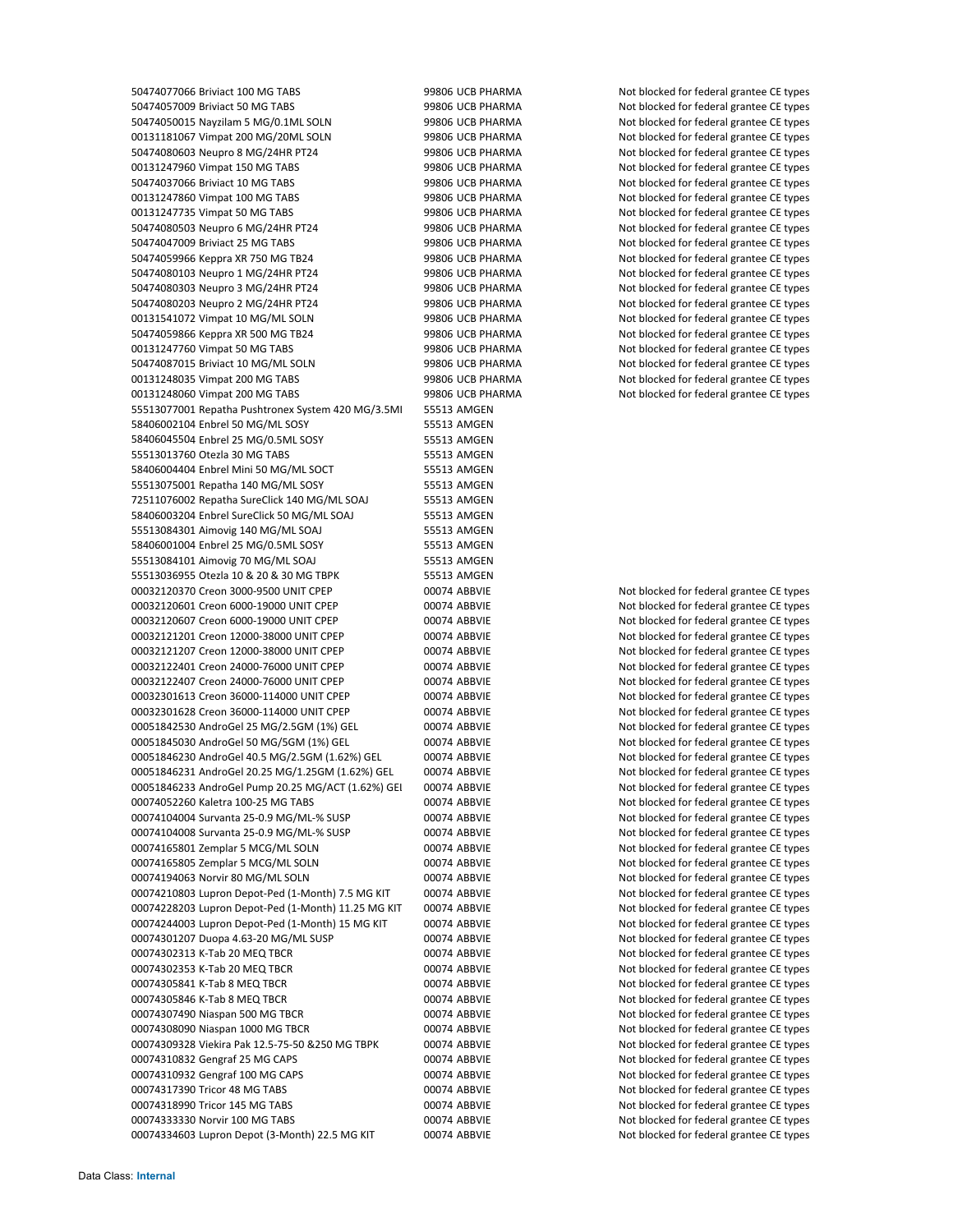00074347303 Lupron Depot (6-Month) 45 MG KIT 00074 ABBVIE Not blocked for federal grantee CE types 00074364103 Lupron Depot (1-Month) 3.75 MG KIT 00074 ABBVIE Not blocked for federal grantee CE types 00074364203 Lupron Depot (1-Month) 7.5 MG KIT 00074 ABBVIE Not blocked for federal grantee CE types 00074366303 Lupron Depot (3-Month) 11.25 MG KIT 00074 ABBVIE Not blocked for federal grantee CE types 00074368303 Lupron Depot (4-Month) 30 MG KIT 00074 ABBVIE Not blocked for federal grantee CE types 00074372719 Synthroid 137 MCG TABS 00074 ABBVIE Not blocked for federal grantee CE types 00074372790 Synthroid 137 MCG TABS 00074 ABBVIE Not blocked for federal grantee CE types 00074377903 Lupron Depot-Ped (3-Month) 11.25 MG (Pe 00074 ABBVIE Not blocked for federal grantee CE types 00074379902 Humira 40 MG/0.8ML PSKT 00074 ABBVIE Not blocked for federal grantee CE types 00074382611 Depakote ER 250 MG TB24 00074 ABBVIE Not blocked for federal grantee CE types 00074382613 Depakote ER 250 MG TB24 00074 ABBVIE Not blocked for federal grantee CE types 00074395646 Kaletra 400‐100 MG/5ML SOLN 00074 ABBVIE Not blocked for federal grantee CE types 00074433902 Humira Pen 40 MG/0.8ML PNKT 00074 ABBVIE Not blocked for federal grantee CE types 00074433906 Humira Pen-CD/UC/HS Starter 40 MG/0.8N 00074 ABBVIE Not blocked for federal grantee CE types 00074433907 Humira Pen-Ps/UV/Adol HS Start 40 MG/0.8 00074 ABBVIE Not blocked for federal grantee CE types 00074434119 Synthroid 25 MCG TABS 00074 ABBVIE Not blocked for federal grantee CE types 00074434190 Synthroid 25 MCG TABS 00074 ABBVIE Not blocked for federal grantee CE types 00074437805 Nimbex 10 MG/5ML SOLN 00074 ABBVIE Not blocked for federal grantee CE types 00074438010 Nimbex 20 MG/10ML SOLN 00074 ABBVIE Not blocked for federal grantee CE types 00074438220 Nimbex 200 MG/20ML SOLN 00074 ABBVIE Not blocked for federal grantee CE types 00074445604 Ultane SOLN 00074 ABBVIE Not blocked for federal grantee CE types 00074455211 Synthroid 50 MCG TABS 00074 ABBVIE Not blocked for federal grantee CE types 00074455219 Synthroid 50 MCG TABS 00074 ABBVIE Not blocked for federal grantee CE types 00074455290 Synthroid 50 MCG TABS 00074 ABBVIE Not blocked for federal grantee CE types 00074463701 Zemplar 2 MCG/ML SOLN 00074 ABBVIE Not blocked for federal grantee CE types 00074518211 Synthroid 75 MCG TABS 00074 ABBVIE Not blocked for federal grantee CE types 00074518219 Synthroid 75 MCG TABS 00074 ABBVIE Not blocked for federal grantee CE types 00074518290 Synthroid 75 MCG TABS 00074 ABBVIE Not blocked for federal grantee CE types 00074611413 Depakote Sprinkles 125 MG CSDR 00074 ABBVIE Not blocked for federal grantee CE types 00074621213 Depakote 125 MG TBEC 00074 ABBVIE Not blocked for federal grantee CE types 00074621413 Depakote 250 MG TBEC 00074 ABBVIE Not blocked for federal grantee CE types 00074621453 Depakote 250 MG TBEC 00074 ABBVIE Not blocked for federal grantee CE types 00074621513 Depakote 500 MG TBEC 00074 ABBVIE Not blocked for federal grantee CE types 00074621553 Depakote 500 MG TBEC 00074 ABBVIE Not blocked for federal grantee CE types 00074659419 Synthroid 88 MCG TABS 00074 ABBVIE Not blocked for federal grantee CE types 00074659490 Synthroid 88 MCG TABS 00074 ABBVIE Not blocked for federal grantee CE types 00074662411 Synthroid 100 MCG TABS 00074 ABBVIE Not blocked for federal grantee CE types 00074662419 Synthroid 100 MCG TABS 00074 ABBVIE Not blocked for federal grantee CE types 00074662490 Synthroid 100 MCG TABS 00074 ABBVIE Not blocked for federal grantee CE types 00074679922 Kaletra 200-50 MG TABS 00074 ABBVIE Not blocked for federal grantee CE types 00074706811 Synthroid 125 MCG TABS 00074 ABBVIE Not blocked for federal grantee CE types 00074706819 Synthroid 125 MCG TABS 00074 ABBVIE Not blocked for federal grantee CE types 00074706890 Synthroid 125 MCG TABS 00074 ABBVIE Not blocked for federal grantee CE types 00074706911 Synthroid 150 MCG TABS 00074 ABBVIE Not blocked for federal grantee CE types 00074706919 Synthroid 150 MCG TABS 00074 ABBVIE Not blocked for federal grantee CE types 00074706990 Synthroid 150 MCG TABS 00074 ABBVIE Not blocked for federal grantee CE types 00074707019 Synthroid 175 MCG TABS 00074 ABBVIE Not blocked for federal grantee CE types 00074707090 Synthroid 175 MCG TABS 00074 ABBVIE Not blocked for federal grantee CE types 00074712611 Depakote ER 500 MG TB24 00074 ABBVIE Not blocked for federal grantee CE types 00074712613 Depakote ER 500 MG TB24 00074 ABBVIE Not blocked for federal grantee CE types 00074712653 Depakote ER 500 MG TB24 00074 ABBVIE Not blocked for federal grantee CE types 00074714811 Synthroid 200 MCG TABS 00074 ABBVIE Not blocked for federal grantee CE types 00074714819 Synthroid 200 MCG TABS 00074 ABBVIE Not blocked for federal grantee CE types 00074714890 Synthroid 200 MCG TABS 00074 ABBVIE Not blocked for federal grantee CE types 00074714919 Synthroid 300 MCG TABS 00074 ABBVIE Not blocked for federal grantee CE types 00074714990 Synthroid 300 MCG TABS 00074 ABBVIE Not blocked for federal grantee CE types 00074726950 Gengraf 100 MG/ML SOLN 00074 ABBVIE Not blocked for federal grantee CE types 00074780413 K-Tab 10 MEQ TBCR **CHAD 100074 ABBVIE** Not blocked for federal grantee CE types 00074780419 K-Tab 10 MEQ TBCR 60074 ABBVIE Not blocked for federal grantee CE types 00074929619 Synthroid 112 MCG TABS 00074 ABBVIE Not blocked for federal grantee CE types 00074929690 Synthroid 112 MCG TABS 00074 ABBVIE Not blocked for federal grantee CE types 00074969403 Lupron Depot-Ped (3-Month) 30 MG (Ped) 00074 ABBVIE Not blocked for federal grantee CE types 00074316190 Trilipix 45 MG CPDR 00074 ABBVIE Not blocked for federal grantee CE types 00074316290 Trilipix 135 MG CPDR 00074 ABBVIE Not blocked for federal grantee CE types 00074262528 Mavyret 100-40 MG TABS 00074 ABBVIE Not blocked for federal grantee CE types 00074326590 Niaspan 500 MG TBCR 00074 ABBVIE Not blocked for federal grantee CE types 00074327590 Niaspan 1000 MG TBCR 00074 ABBVIE Not blocked for federal grantee CE types 00074327490 Niaspan 750 MG TBCR 00074 ABBVIE Not blocked for federal grantee CE types 00074006702 Humira Pediatric Crohns Start 80 MG/0.8M 00074 ABBVIE Not blocked for federal grantee CE types 00074024302 Humira 40 MG/0.4ML PSKT 00074 ABBVIE Not blocked for federal grantee CE types